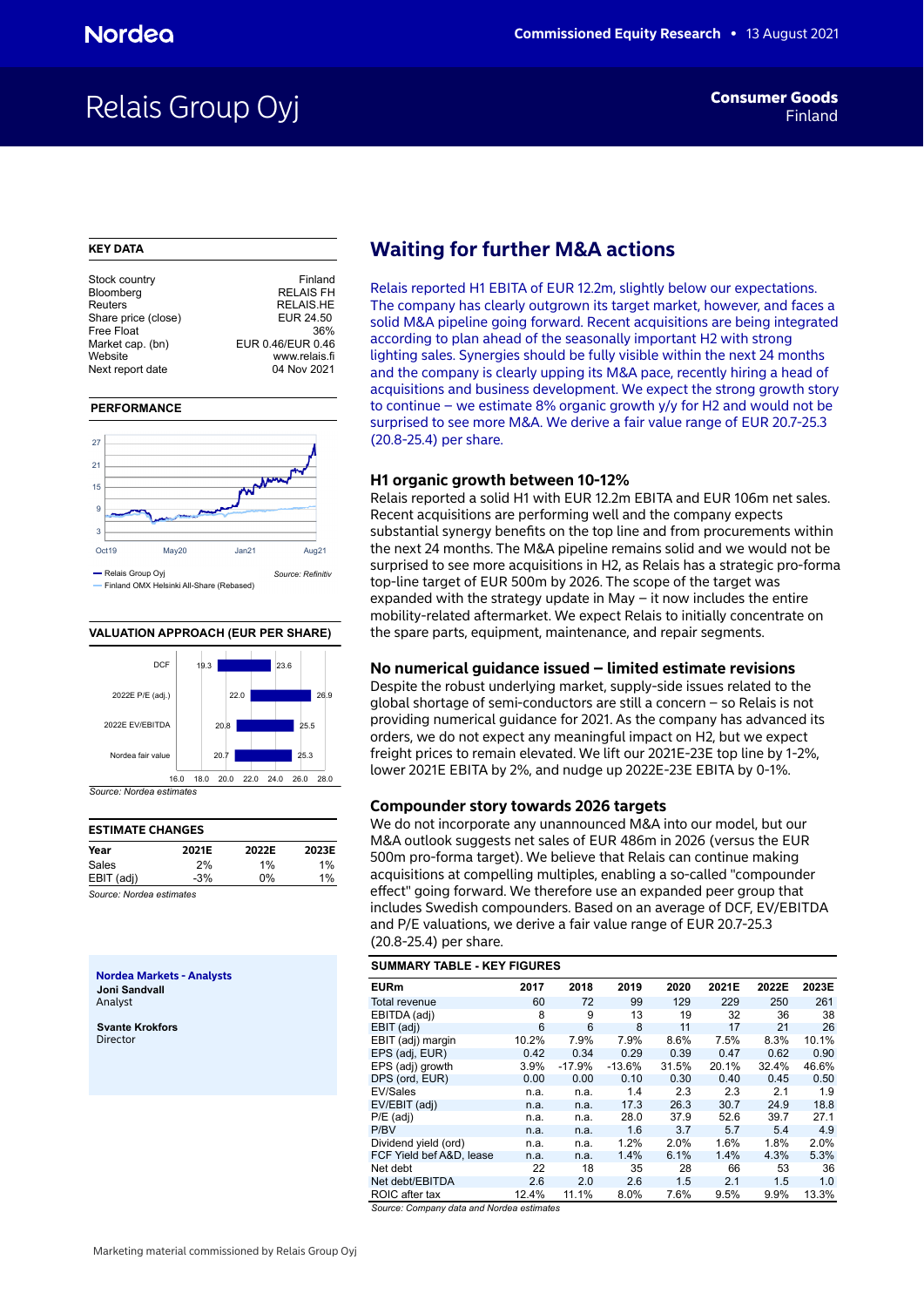# **H1 2021 deviation and results takeaways**

Relais reported H1 adjusted EBITA of EUR 12.2m, 4% below our expectations (no consensus). Net sales reached EUR 105.8m, 2% above Nordea and 3% Refinitiv consensus. Reported EBIT was EUR 6.1m, -8% and -16% versus Nordea and consensus, respectively. The company will change to quarterly reporting from Q3 onwards. The integrations of recently acquired businesses have proceeded according to plans and the company expects substantial synergies, both on the top line and in profitability going forward. Purchasing synergies will be visible with a short notice while top-line synergies should be visible within the next 24 months. The company continues with its active M&A strategy and sees a solid pipeline of relevant target companies in the Nordic markets. We would not be surprised if the company were to announce further acquisitions already in H2.

| <b>H1 2021 DEVIATION TABLE</b> |         |          |              |                   |                     |                  |          |                     |                   |         |           |
|--------------------------------|---------|----------|--------------|-------------------|---------------------|------------------|----------|---------------------|-------------------|---------|-----------|
|                                | Actual  | NDA est. |              | <b>Deviation</b>  | <b>Consensus</b>    | <b>Deviation</b> |          | Actual              |                   | Actual  |           |
| <b>EURm</b>                    | H1 2021 | H1 2021  |              | vs. actual        | H <sub>1</sub> 2021 | vs. actual       |          | H <sub>2</sub> 2020 | h/h               | H1 2020 | y/y       |
| <b>Sales</b>                   | 105.8   | 103.8    | $\mathbf{2}$ | 2%                | 103.0               | 2                | 3%       | 70.0                | 51%               | 59.0    | 79%       |
| Gross profit                   | 43.1    | 41.7     |              | 3%                |                     |                  |          | 24.7                | 75%               | 20.3    | 112%      |
| Gross margin                   | 40.8%   | 40.2%    |              | 0.6 <sub>pp</sub> |                     |                  |          | 35.2%               | 5.5 <sub>pp</sub> | 34.5%   | 6.3pp     |
| Adj. EBITA                     | 12.2    | 12.7     | (0.6)        | -4%               |                     |                  |          | 11.2                | 9%                | 7.5     | 63%       |
| Adj. EBITA margin              | 11.5%   | 12.3%    |              | $-0.8pp$          |                     |                  |          | 16.0%               | $-4.5pp$          | 12.7%   | $-1.2$ pp |
| <b>EBITA</b>                   | 12.2    | 12.7     | $-0.6$       | $-4%$             |                     |                  |          | 11.2                | 9%                | 7.5     | 63%       |
| <b>EBITA</b> margin            | 11.5%   | 12.3%    |              | $-0.8$ pp         |                     |                  |          | 16.0%               | $-4.5pp$          | 12.7%   | $-1.2$ pp |
| <b>EBIT</b>                    | 6.1     | 6.6      | $-0.5$       | $-8%$             | 7.3                 | $-0.5$           | $-16%$   | 7.4                 | $-18%$            | 3.7     | 66%       |
| <b>EBIT</b> margin             | 5.8%    | 6.4%     |              | $-0.6pp$          | 7.0%                |                  | $-1.3pp$ | 10.6%               | $-4.9pp$          | 6.2%    | $-0.5$ pp |
| <b>PTP</b>                     | 4.5     | 5.3      | $-0.8$       | $-15%$            | 6.2                 | $-0.8$           | $-27%$   | 8.1                 | $-44%$            | 2.3     | 97%       |
| Adj. EPS                       | 0.48    | 0.50     |              | $-4%$             |                     |                  |          | 0.55                | $-12%$            | 0.27    | 81%       |
| <b>EPS</b>                     | 0.13    | 0.16     |              | $-18%$            | 0.23                | $-0.03$          | $-43%$   | 0.34                | $-61%$            | 0.05    | 150%      |

*Source: Company data, Refinitiv and Nordea estimates*

## **H1 organic growth between 10-12%**

Relais' H1 net sales were EUR 105.8m, up 79% y/y, and came in 2% above our expectations and 3% above Refinitiv consensus expectations. According to management, organic growth was 10-12% y/y and was clearly above market growth. We had modelled 7% organic growth for H1.

Adjusted EBITA was 12.2m in H1, up 63% y/y, and came 4% below Nordea estimate. We however note the recent acquisitions, which weakened visibility into the report. H1 EBIT was EUR 6.1m, up 66%, and came in 8% below Nordea expectations. Amortisation adjusted EPS was 0.48, missing slightly our estimate of EUR 0.50.

## **No numerical guidance for 2021**

Although underlying market demand appears robust, Relais has not provided numerical guidance for 2021. Uncertainty regarding the availability of products remains due to the global lack of semi-conductors and disturbances within the freight market. However, during the conference call, management seemed fairly confident that Relais will be able to mitigate possible freight price pressure with increased selling prices.

## **Possibility of further M&A in H2 appears high**

The company hired a head of acquisitions and business development during H1 and sees a solid pipeline of relevant target companies within the Nordic markets. As the company expanded its acquisition scope in conjunction with the strategy renewal, we would not be surprised if it were to announce further acquisitions already in H2.

## **Growth strategy leans on M&A**

In addition to organic growth, Relais has done a substantial amount of acquisitions over the past decade. Given the EUR 500m pro forma revenue target by 2026, the company will most likely accelerate its acquisition spree.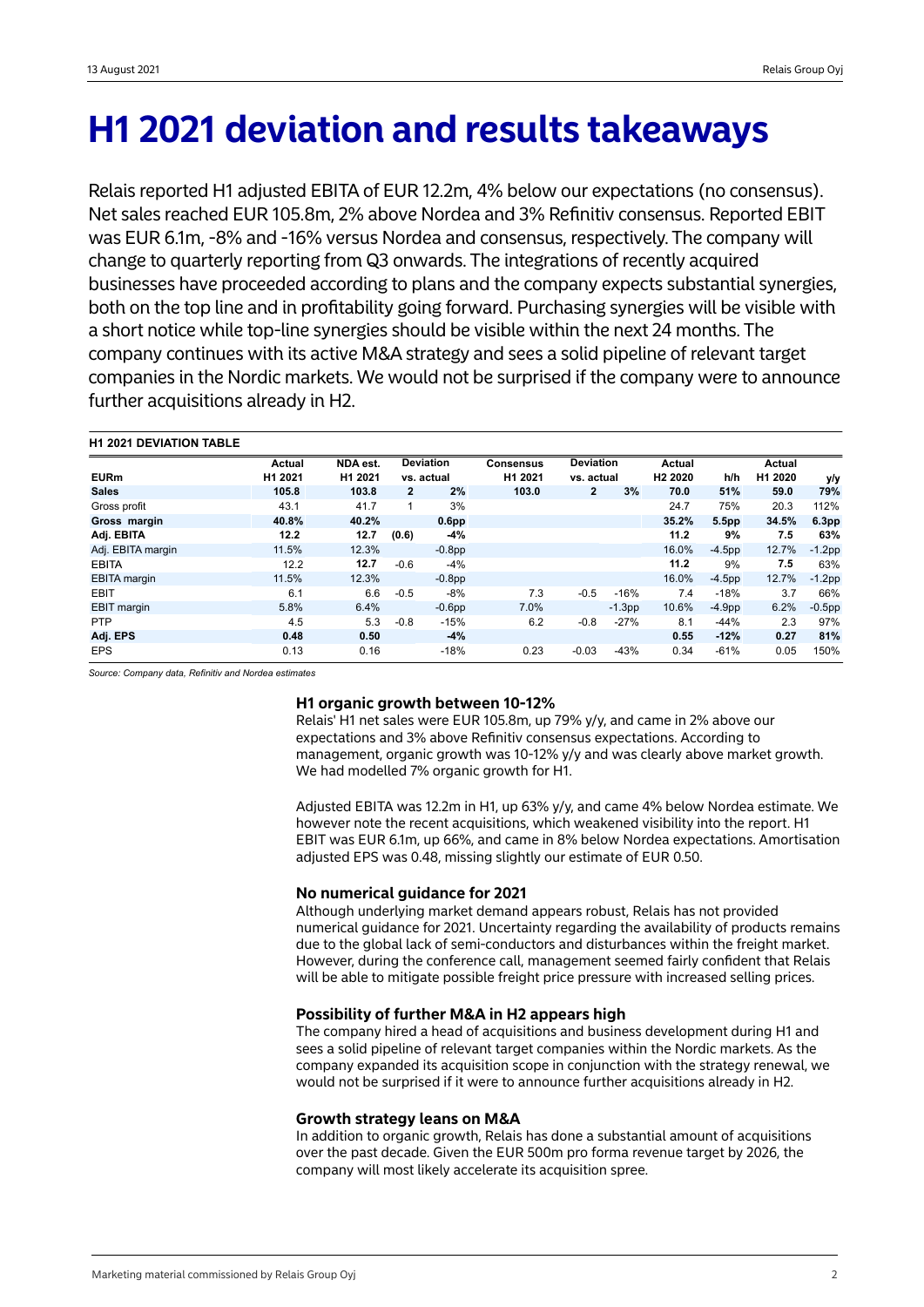

*Source: Company data*

In addition, the company expanded its scope for potential acquisition targets in its refreshed strategy (in May). However, we do not expect any meaningful expansion in the first phase, while longer-term, the company could expand its offering within the entire mobility related aftermarket.



*Source: Company data*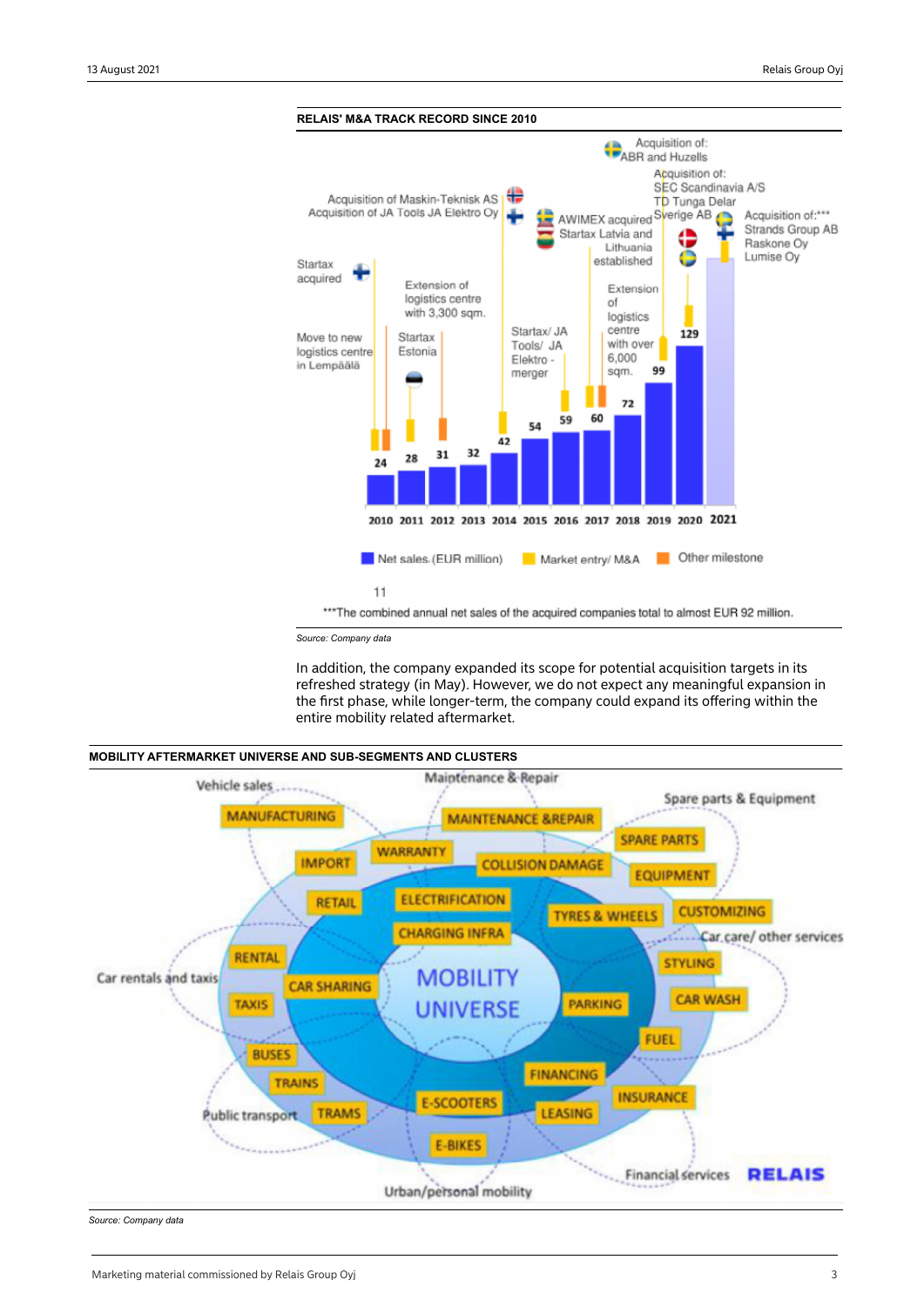## **M&A scenario**

Relais' strategy focuses on high growth via M&A. Due to uncertainty regarding timing, deal size and deal valuation, we do not include M&A in our estimates. We have, however, compiled an M&A scenario in which we simulate how much Relais could potentially grow sales and EBITA via M&A without raising additional equity capital or exceeding its current covenants. The company has indicated that it has a good pipeline of potential bolt-on acquisitions, in addition to the acquisitions during 2020-21. With successful M&A execution, we believe Relais could reach net sales of EUR 486m by 2026, while keeping its net gearing below 100%. We believe the company could add shareholder value through acquisitions with compelling multiples going forward.

Recent acquisitions increase net debt/EBITDA to ~2.0x in 2021E

### **Additional debt of EUR 25m in 2021-22 for M&A**

After a substantial part of the Raskone and Lumise acquisitions was financed with a directed share issue, we believe the company could incur additional debt of EUR 25m in 2021-22 (EUR 5m in 2021 and EUR 20m in 2022) for M&A, while keeping its year-end net gearing below 100% and net debt/EBITDA at around 2.0x. Without new debt or acquisitions, we think Relais could deleverage its balance sheet to a net gearing below 50% by 2023 (from ~80% in 2021E).



With fully debt-financed M&A, Relais would raise its net gearing to around 90% in 2021E-26E

*Source: Company data and Nordea estimates*

## **With successful M&A, net sales could reach EUR 486m by 2026**

Assuming deal EV/EBITA multiples of 8x, further M&A could increase the company's EBITA by EUR ~5m in 2023E and by EUR ~25m in 2026E. We assume the acquired companies have an EBITA margin of 12.5%, implying that Relais could gain additional sales of EUR ~197m by 2026 based on our M&A assumptions. We model 5% organic growth for acquired businesses after acquisitions, while we maintain an estimated EBITA margin of 12.5%. Our estimate does not include any costs related to the acquisitions, such as advisory fees or restructuring costs. We assume that M&A actions would be equally divided over the year, i.e. we model the acquisition happening in the middle of the year.

We note that our assumptions are on the conservative side when considering the latest acquisitions, and we think larger targets would command slightly higher multiples. Relais has made multiple acquisitions in 2020-21, of which SEC Scandinavia was acquired at ~5.5x EV/EBITDA and TD Tunga Delar at around 7x, while the EV/EBITDA multiple for Strands Group is 7.3x when using 2020 EBITDA of SEK 25m. The Raskone acquisition was made at a 6.5x 2020 EV/EBITDA multiple, excluding potential synergies, which Relais expects to be significant. The latest Lumise acquisition was made at a 9.4x LTM EV/EBITDA, while we note that the high online share of sales commands higher multiples.

Relais could increase net sales by around EUR 200m by 2026 with acquisitions and without stretching its balance sheet too much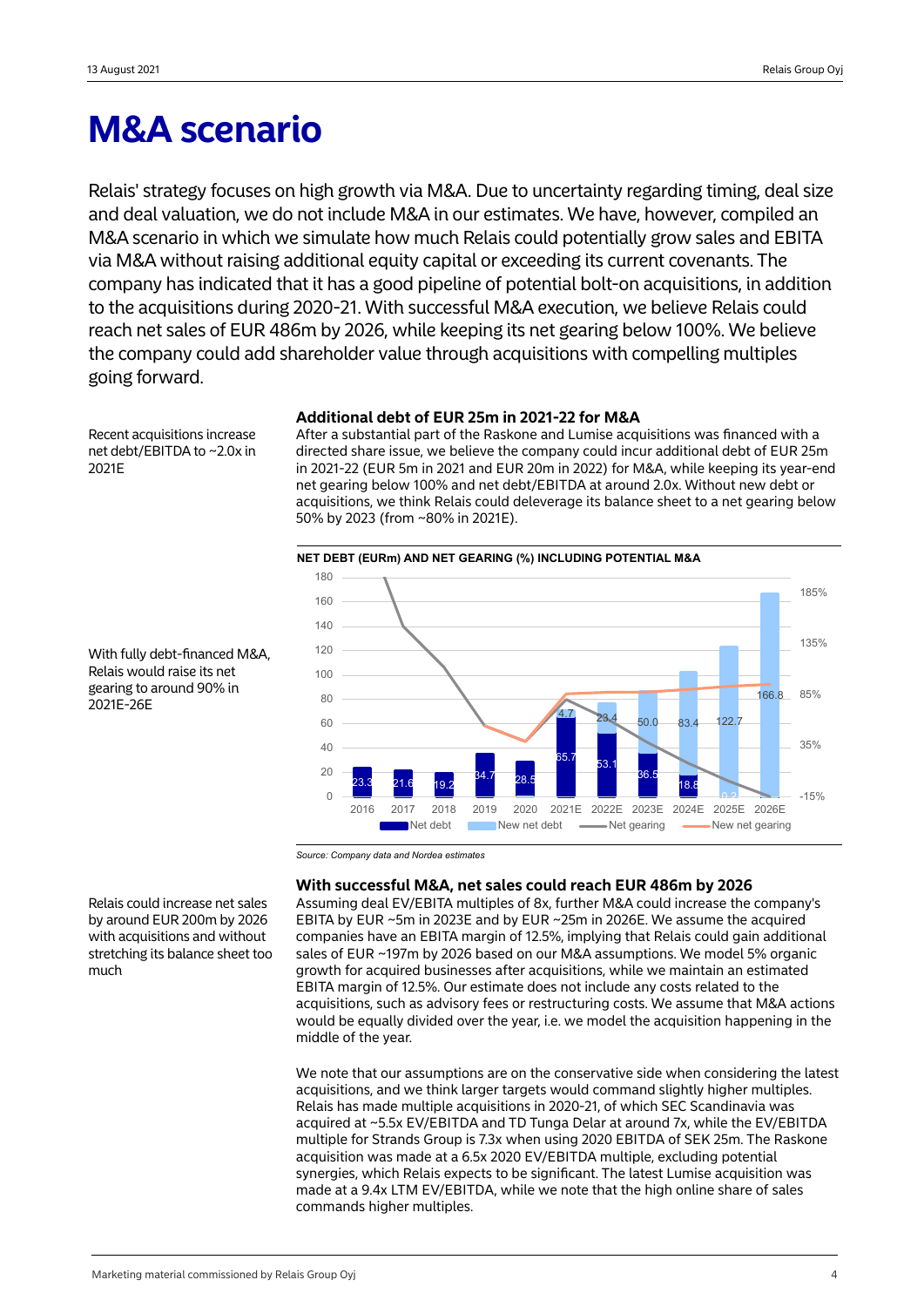



*Source: Company data and Nordea estimates*

*Source: Company data and Nordea estimates*

In our illustrative assumptions, acquisitions are financed with debt. We assume 50% of the deal value to be goodwill, which is amortised over ten years. The depreciation level is set to 0.5% of net sales and we use a 2% interest rate and a 21% tax rate assumption.

| <b>ILLUSTRATIVE M&amp;A SCENARIO</b>     |       |       |       |       |       |       |       |       |       |       |         |
|------------------------------------------|-------|-------|-------|-------|-------|-------|-------|-------|-------|-------|---------|
| <b>Current estimates, EURm</b>           | 2016  | 2017  | 2018  | 2019  | 2020  | 2021E | 2022E | 2023E | 2024E | 2025E | 2026E   |
| <b>Sales</b>                             | 59    | 60    | 72    | 99    | 129   | 229   | 250   | 261   | 270   | 279   | 289     |
| EBITA adj.                               | 10.2  | 8.1   | 8.4   | 13.0  | 18.7  | 29.8  | 33.8  | 36.4  | 38.7  | 41.1  | 43.5    |
| -margin %                                | 17.3% | 13.4% | 11.6% | 13.1% | 14.5% | 13.0% | 13.5% | 14.0% | 14.4% | 14.7% | 15.1%   |
| Cash                                     | 0.8   | 1.5   | 2.3   | 29.6  | 34.7  | 17.4  | 20.0  | 21.6  | 24.3  | 27.9  | 32.4    |
| Equity                                   | 9.0   | 14.2  | 17.2  | 63.7  | 72.4  | 81.9  | 86.6  | 95.6  | 105.6 | 116.6 | 128.7   |
| Net debt                                 | 23.3  | 21.6  | 19.2  | 34.7  | 28.5  | 65.7  | 53.1  | 36.5  | 18.8  | 0.2   | $-19.3$ |
| Net gearing                              | 257%  | 152%  | 112%  | 54%   | 39%   | 80%   | 61%   | 38%   | 18%   | 0%    | $-15%$  |
| Net debt/EBITDA                          | 2.2x  | 2.6x  | 2.2x  | 2.6x  | 1.5x  | 2.1x  | 1.5x  | 1.0x  | 0.5x  | 0.0x  | $-0.4x$ |
| Deal(s) size                             |       |       |       |       |       | 5     | 20    | 30    | 40    | 50    | 60      |
| EV/EBITA assumption, x                   |       |       |       |       |       | 8x    | 8x    | 8x    | 8x    | 8x    | 8x      |
| EV/Sales assumption, x                   |       |       |       |       |       | 1.0x  | 1.0x  | 1.0x  | 1.0x  | 1.0x  | 1.0x    |
|                                          |       |       |       |       |       | 2021E | 2022E | 2023E | 2024E | 2025E | 2026E   |
| Cumulative sales increase from M&A       |       |       |       |       |       | 3     | 16    | 43    | 82    | 133   | 197     |
| Cumulative EBITA increase from M&A       |       |       |       |       |       | 0.3   | 2.0   | 5.3   | 10.2  | 16.6  | 24.7    |
| - margin %                               |       |       |       |       |       | 12.5% | 12.5% | 12.5% | 12.5% | 12.5% | 12.5%   |
| New estimates after additional M&A, EURm |       |       | 2018  | 2019  | 2020  | 2021E | 2022E | 2023E | 2024E | 2025E | 2026E   |
| Sales, EURm                              |       |       | 72    | 99    | 129   | 232   | 266   | 303   | 351   | 412   | 486     |
| EBITA, EURm                              |       |       | 8.4   | 13.0  | 18.7  | 30.1  | 35.8  | 41.7  | 48.9  | 57.7  | 68.2    |
| -margin %                                |       |       | 11.6% | 13.1% | 14.5% | 13.0% | 13.4% | 13.8% | 13.9% | 14.0% | 14.0%   |
| Cash                                     | 0.8   | 1.5   | 2.3   | 29.6  | 34.7  | 17.6  | 21.5  | 26.5  | 35.8  | 50.1  | 70.5    |
| Equity                                   | 9.0   | 14.2  | 17.2  | 63.7  | 72.4  | 82.1  | 87.6  | 98.9  | 113.3 | 131.7 | 154.9   |
| Net debt                                 | 23.3  | 21.6  | 19.2  | 34.7  | 28.3  | 70.4  | 76.5  | 86.5  | 102.2 | 122.9 | 147.5   |
| Net gearing                              | 257%  | 152%  | 112%  | 54%   | 39%   | 86%   | 87%   | 88%   | 90%   | 93%   | 95%     |
|                                          |       |       |       |       |       |       |       |       |       |       |         |
| EBITDA adj.                              | 10.6  | 8.3   | 8.7   | 13.3  | 19.1  | 31.8  | 37.7  | 43.8  | 51.4  | 60.8  | 71.8    |

*Source: Company data and Nordea estimates*

## **Compounder effect could be substantial**

In the table below, we illustrate the potential 'compounder effect' for Relais as the company targets to grow through acquisitions also going forward. The table presents the impact on Relais' 'multiple arbitrage' opportunity assuming different annual acquisition volumes (x-axis) and the EV/EBITA multiple paid in the potential acquisitions (y-axis). We make the following notes to clarify the table:

- **Acquisition cost on x-axis** Annual acquisition amount in EURm. Based on our calculations, we estimate that Relais could in 2021-26 annually make acquisitions of EUR 5-60m financed through cash flow and debt and still stay below 100% gearing and at around 2x net debt/EBITDA at year-end. We limit the range in this table to EUR 5-75m of annual acquisitions and believe the narrowed range of EUR 20-60m is what could be realistic annually for 2022-25.
- **Acquisition multiple on y-axis** Historically, Relais has made acquisitions at an EV/ EBIT(D)A of  $\sim$  6.5x. In the table below, we highlight the value creation based on our M&A scenario where we use 1x EV/sales and 8x EV/EBITA multiples. We also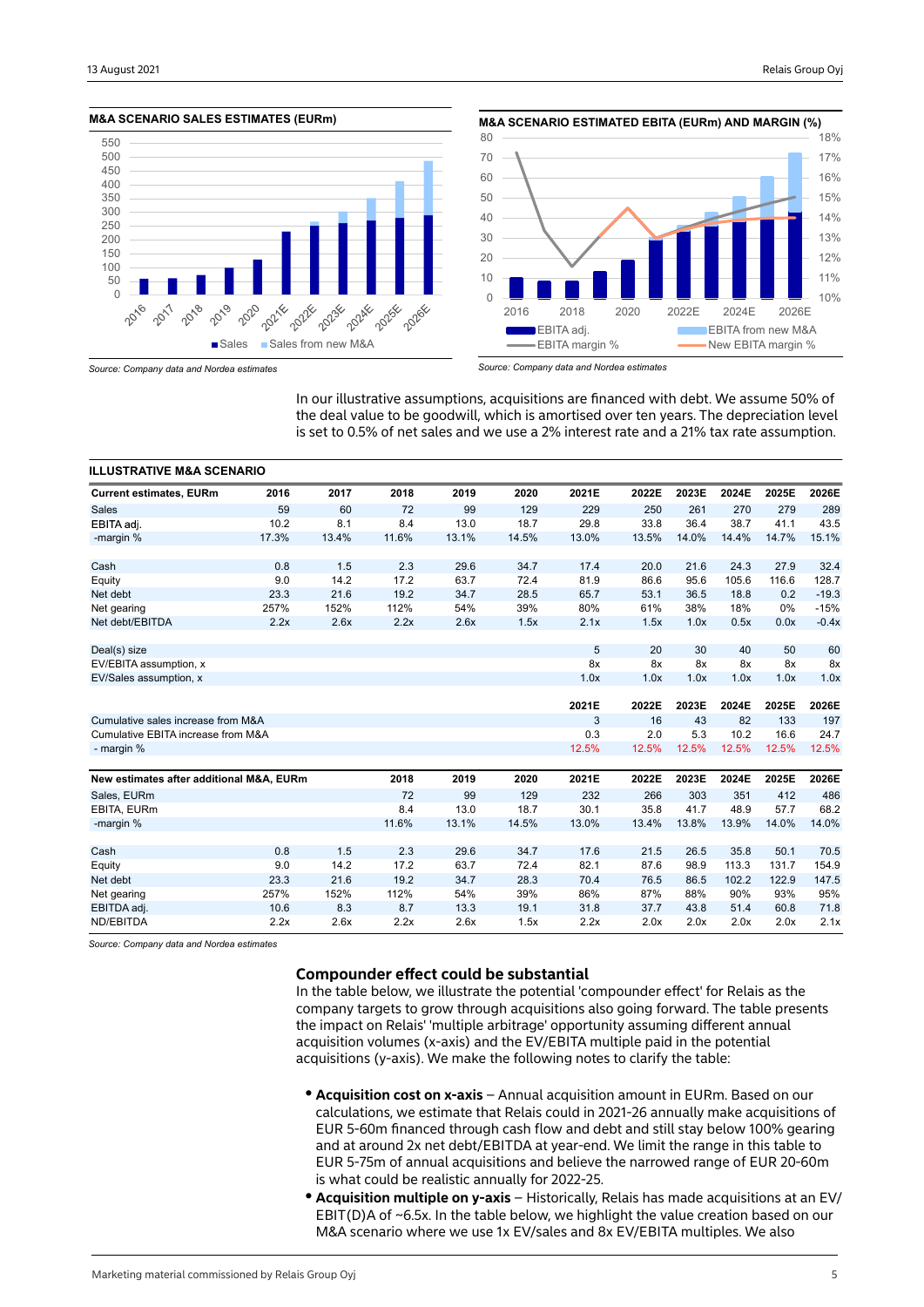highlight what we believe could be the likely annual transaction volume range (EUR 20-60m) and likely EV/EBITA acquisition multiples (6-10x), with the midpoint suggesting EUR 40m in annual value creation.

- **EBITA margin** We assume Relais will buy companies with an EBITA margin of 12.5%, derived from EV/sales of 1x and EV/EBITA of 8x.
- y **Relais valuation multiple**  Based on the current valuation of Relais, we use a EV/ EBITA multiple of 16x on average for Relais, i.e. if Relais makes acquisitions at an EV/ EBITA multiple of above 16x, our simulation models a negative contribution from M&A. This is highly simplified as there could be good grounds to pay a high multiple, e.g. synergy potential, strategic acquisition, etc.

**ILLUSTRATIVE VALUE CREATION MATRIX (EURm)**

|                        |    |                |                |                |      |                |                |                |       | <b>Acquisition cost, EURm</b> |       |       |                 |       |       |       |
|------------------------|----|----------------|----------------|----------------|------|----------------|----------------|----------------|-------|-------------------------------|-------|-------|-----------------|-------|-------|-------|
|                        |    | 5              | 10             | 15             | 20   | 25             | 30             | 35             | 40    | 45                            | 50    | 55    | 60              | 65    | 70    | 75    |
|                        | 13 | 22             | 43             | 65             | 87   | 108            | 130            | 152            | 173   | 195                           | 217   | 238   | 260             | 282   | 303   | 325   |
|                        | 4  | 15             | 30             | 45             | 60   | 75             | 90             | 105            | 120   | 135                           | 150   | 165   | 180             | 195   | 210   | 225   |
|                        | 5  | 11             | 22             | 33             | 44   | 55             | 66             | 77             | 88    | 99                            | 110   | 121   | 132             | 143   | 154   | 165   |
| $\widehat{\mathbf{z}}$ | 6  | 8              | 17             | 25             | 33   | 42             | 50             | 58             | 67    | 75                            | 83    | 92    | 100             | 108   | 117   | 125   |
|                        |    | 6              | 13             | 19             | 26   | 32             | 39             | 45             | 51    | 58                            | 64    | 71    | 77              | 84    | 90    | 96    |
|                        | 8  | 5              | 10             | 15             | 20   | 25             | 30             | 35             | 40    | 45                            | 50    | 55    | 60              | 65    | 70    | 75    |
|                        | 19 | $\overline{4}$ | 8              | 12             | 16   | 19             | 23             | 27             | 31    | 35                            | 39    | 43    | 47              | 51    | 54    | 58    |
| <b>EV/EBITA</b>        | 10 | 3              | 6              | 9.             | 12   | 15             | 18             | 21             | 24    | 27                            | 30    | 33    | 36 <sub>1</sub> | 39    | 42    | 45    |
|                        | 11 | $\overline{2}$ | 5              |                | 9    | 11             | 14             | 16             | 18    | 20                            | 23    | 25    | 27              | 30    | 32    | 34    |
| multiple,              | 12 | $\overline{2}$ | 3              | 5              | 7    | 8              | 10             | 12             | 13    | 15                            | 17    | 18    | 20              | 22    | 23    | 25    |
|                        | 13 | $\mathbf{1}$   | $\overline{2}$ | 3              | 5    | 6              | $\overline{7}$ | 8              | 9     | 10                            | 12    | 13    | 14              | 15    | 16    | 17    |
|                        | 14 | 1              | 1              | $\overline{2}$ | 3    | 4              | 4              | 5              | 6     | 6                             | 7     | 8     | 9               | 9     | 10    | 11    |
|                        | 15 | $\mathbf{0}$   | $\mathbf{1}$   | $\mathbf{1}$   | 1    | $\overline{2}$ | $\overline{2}$ | $\overline{2}$ | 3     | 3                             | 3     | 4     | 4               | 4     | 5     | 5     |
|                        | 16 | 0              | $\mathbf 0$    | 0              | 0    | 0              | $\pmb{0}$      | 0              | 0     | 0                             | 0     | 0     | 0               | 0     | 0     | 0     |
| Acquisition            | 17 | $\mathbf{0}$   | $-1$           | $-1$           | $-1$ | $-1$           | $-2$           | $-2$           | $-2$  | $-3$                          | $-3$  | $-3$  | $-4$            | $-4$  | $-4$  | $-4$  |
|                        | 18 | $-1$           | $-1$           | $-2$           | $-2$ | $-3$           | $-3$           | $-4$           | $-4$  | $-5$                          | $-6$  | $-6$  | $-7$            | $-7$  | $-8$  | $-8$  |
|                        | 19 | $-1$           | $-2$           | $-2$           | $-3$ | $-4$           | $-5$           | -6             | $-6$  | $-7$                          | -8    | $-9$  | -9              | $-10$ | $-11$ | $-12$ |
|                        | 20 | $-1$           | $-2$           | $-3$           | $-4$ | $-5$           | -6             | $-7$           | $-8$  | $-9$                          | $-10$ | $-11$ | $-12$           | $-13$ | $-14$ | $-15$ |
|                        | 21 | $-1$           | $-2$           | $-4$           | $-5$ | $-6$           | $-7$           | $-8$           | $-10$ | $-11$                         | $-12$ | $-13$ | $-14$           | $-15$ | $-17$ | $-18$ |
|                        | 22 | $-1$           | $-3$           | $-4$           | $-5$ | $-7$           | -8             | $-10$          | $-11$ | $-12$                         | $-14$ | $-15$ | $-16$           | $-18$ | $-19$ | $-20$ |
|                        | 23 | $-2$           | $-3$           | $-5$           | $-6$ | -8             | -9             | $-11$          | $-12$ | $-14$                         | $-15$ | $-17$ | $-18$           | $-20$ | $-21$ | $-23$ |

*Source: Nordea estimates*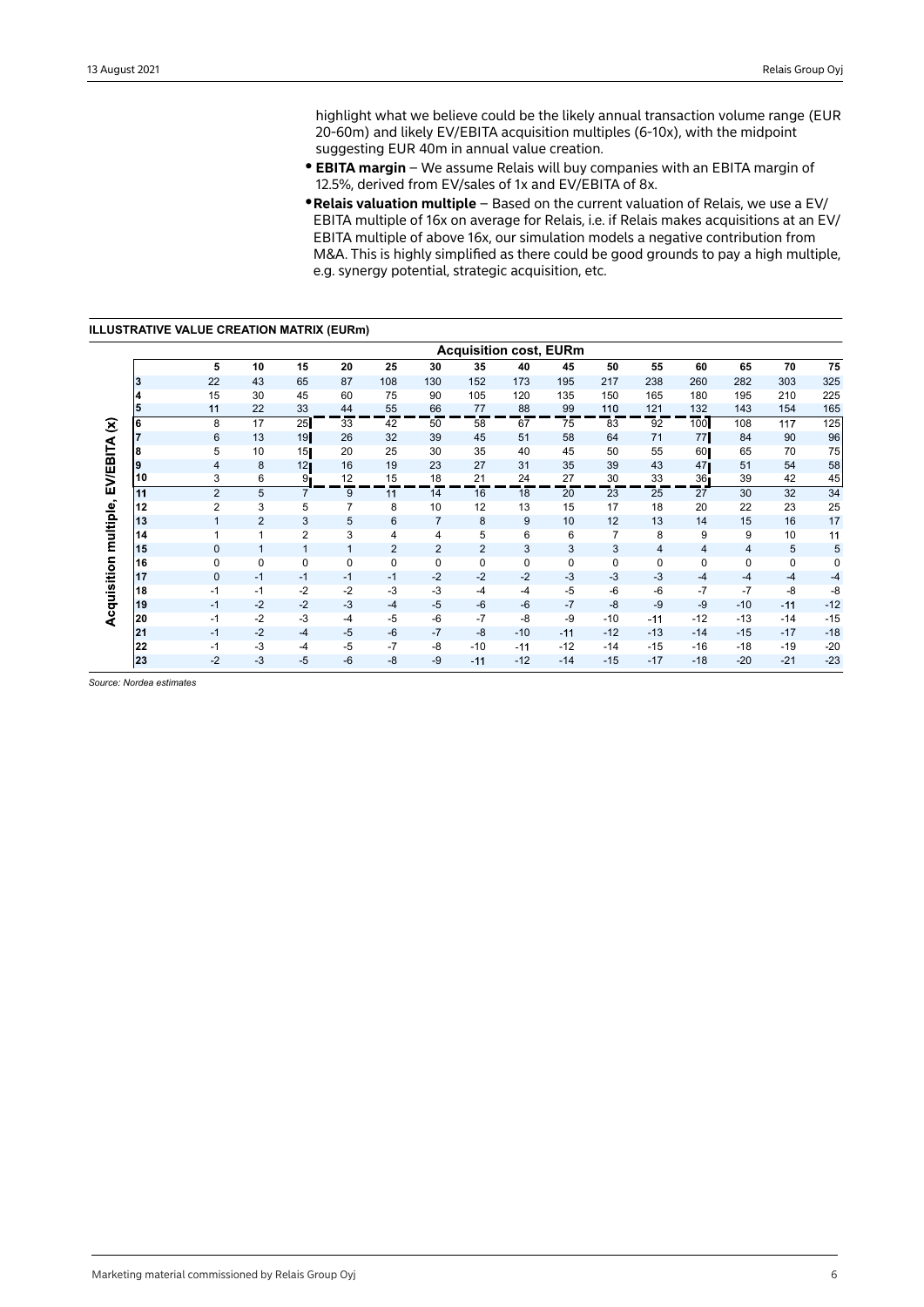## **Estimate revisions**

### **Estimate revisions**

We make only minor adjustments to our estimates after the H1 report. We lift 2021E-23E top line estimates by 1-2%, while we lower 2021E EBITA by 2%, keep 2022E EBITA estimate intact, and raise 2023E estimate by 1%. Our gross margin estimates increased 4-5% for 2021E-23E given additional insights into the Raskone acquisition, which raises gross margin, while it will be margin-dilutive, at least in the short term. We note that Relais will transfer into quarterly reporting from Q3 onwards.

| <b>ESTIMATE REVISIONS</b> |                      |                      |       |       |                      |               |       |       |                      |                   |                   |                   |  |
|---------------------------|----------------------|----------------------|-------|-------|----------------------|---------------|-------|-------|----------------------|-------------------|-------------------|-------------------|--|
|                           |                      | <b>New estimates</b> |       |       |                      | Old estimates |       |       |                      | Difference %      |                   |                   |  |
| <b>EURm</b>               | H <sub>2</sub> 2021E | 2021E                | 2022E | 2023E | H <sub>2</sub> 2021E | 2021E         | 2022E | 2023E | H <sub>2</sub> 2021E | 2021E             | 2022E             | 2023E             |  |
| <b>Sales</b>              | 123.8                | 229                  | 250   | 261   | 121.9                | 226           | 248   | 258   | 2%                   | 2%                | $1\%$             | 1%                |  |
| Gross profit              | 51.5                 | 94                   | 104   | 109   | 48.8                 | 90            | 99    | 104   | 6%                   | 4%                | 5%                | 5%                |  |
| Gross margin              | 41.6%                | 41.2%                | 41.7% | 41.9% | 40.0%                | 40.1%         | 40.1% | 40.2% | 1.6 <sub>pp</sub>    | 1.1 <sub>pp</sub> | 1.6 <sub>pp</sub> | 1.7 <sub>pp</sub> |  |
| Adj. EBITA                | 17.7                 | 29.8                 | 33.8  | 36.4  | 17.7                 | 30.4          | 34.0  | 36.1  | $0\%$                | $-2%$             | 0%                | 1%                |  |
| Adj. EBITA margin         | 14.3%                | 13.0%                | 13.5% | 14.0% | 14.5%                | 13.5%         | 13.7% | 14.0% | $-0.2$ pp            | $-0.5$ pp         | $-0.2$ pp         | $-0.1$ pp         |  |
| <b>EBITA</b>              | 17.7                 | 29.8                 | 33.8  | 36.4  | 17.7                 | 30.4          | 34.0  | 36.1  | 0%                   | $-2\%$            | $0\%$             | 1%                |  |
| <b>EBITA</b> margin       | 14.3%                | 13.0%                | 13.5% | 14.0% | 14.5%                | 13.5%         | 13.7% | 14.0% | $-0.2pp$             | $-0.5$ pp         | $-0.2$ pp         | $-0.1$ pp         |  |
| <b>EBIT</b>               | 11.1                 | 17.1                 | 20.7  | 26.4  | 11.1                 | 17.7          | 20.8  | 26.1  | $0\%$                | $-3%$             | $0\%$             | 1%                |  |
| <b>EBIT</b> margin        | 8.9%                 | 7.5%                 | 8.3%  | 10.1% | 9.1%                 | 7.8%          | 8.4%  | 10.1% | $-0.1$ pp            | $-0.4$ pp         | $-0.1$ pp         | 0.0 <sub>pp</sub> |  |
| <b>PTP</b>                | 10.1                 | 14.6                 | 18.4  | 24.1  | 10.1                 | 15.4          | 18.8  | 24.1  | $0\%$                | $-5%$             | $-2%$             | $0\%$             |  |
| <b>EPS</b>                | 0.35                 | 0.47                 | 0.62  | 0.90  | 0.36                 | 0.50          | 0.63  | 0.90  | $-5%$                | $-6%$             | $-2\%$            | 0%                |  |
| <b>DPS</b>                |                      | 0.40                 | 0.45  | 0.50  |                      | 0.40          | 0.45  | 0.50  |                      | $0\%$             | $0\%$             | $0\%$             |  |

*Source: Nordea estimates*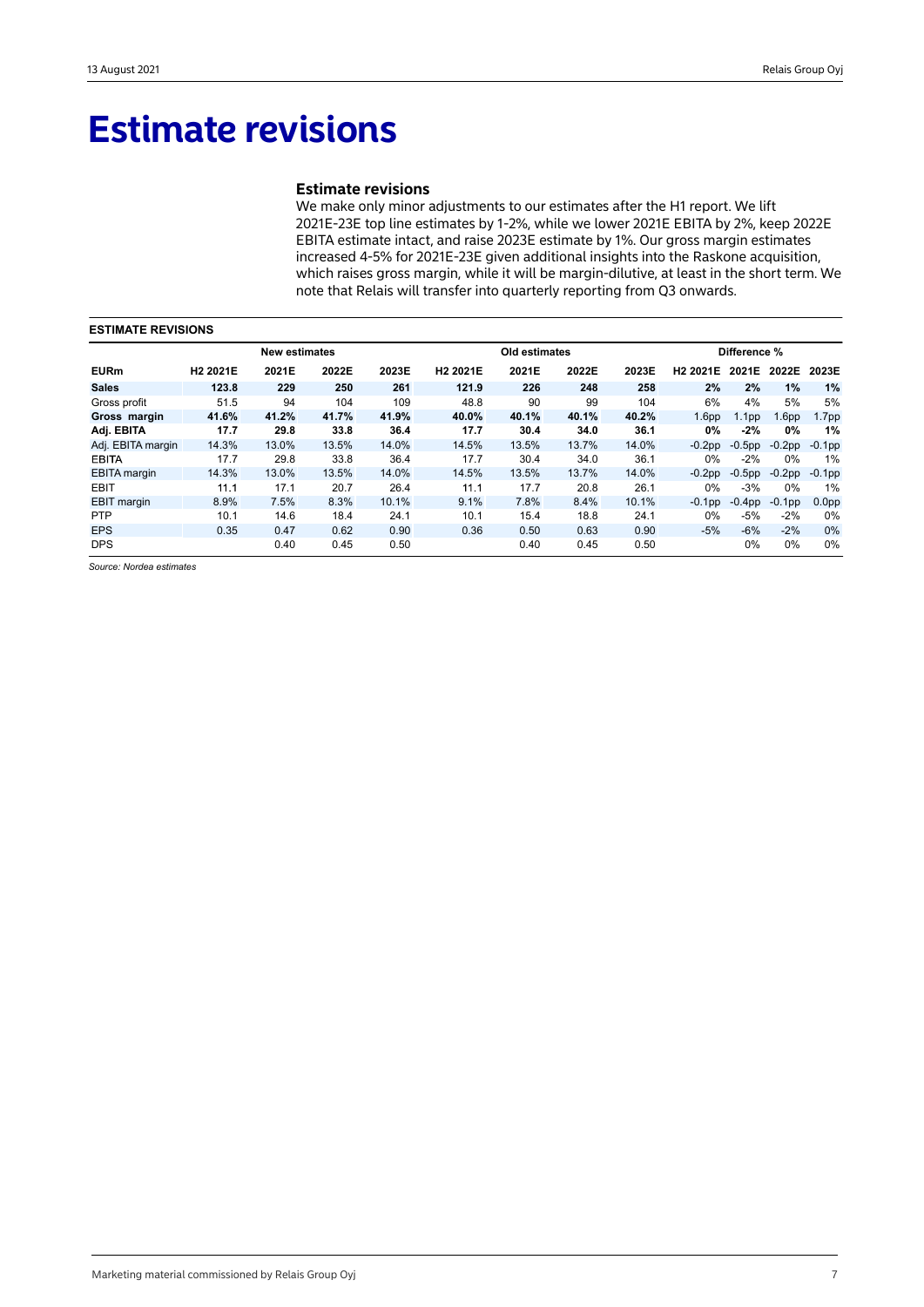## **Valuation**

We value Relais using a variety of methods, including a peer multiples-based valuation and a discounted cash flow (DCF) model. We only include organic growth potential in our valuation approach and exclude any impact of potential future M&A. Using a combination of valuation methods, we derive a valuation range of EUR 20.7-25.3 per share.

Our valuation does not include M&A

### **Background**

We acknowledge the company's ambition to continue growing at an accelerated pace, which includes a significant M&A component. Because the potential targets, their sizes and fundamentals are unknown, however, we refrain from including any speculative M&A in our estimates.

We use a range of valuation methods to derive a fair value for Relais. In our analysis, we compare the company to what we consider its most relevant peers, using valuation multiples such as EV/EBITDA and P/E multiples. We also use a standard DCF model. The table below shows the peer group.

### **PEER VALUATION TABLE**

|                                         |                   | EV / Sales |                  |       | EV / EBITDA |       |       | <b>EV/EBIT</b> |       |       | P/E         |             |
|-----------------------------------------|-------------------|------------|------------------|-------|-------------|-------|-------|----------------|-------|-------|-------------|-------------|
|                                         | 2021E             | 2022E      | 2023E            | 2021E | 2022E       | 2023E | 2021E | 2022E          | 2023E | 2021  | 2022E 2023E |             |
| Peer group                              |                   |            |                  |       |             |       |       |                |       |       |             |             |
| Advance Auto Parts Inc                  | 1.3x              | 1.3x       | 1.2x             | 11.5x | 10.5x       | 9.4x  | 14.4x | 13.2x          | 12.3x | 19.4  | 17.3        | 15.3        |
| Auto Partner Sa                         | 0.9x              | 0.8x       | 0.7x             | 9.5x  | 9.0x        | 8.1x  | 10.8x | 10.3x          | 9.2x  | 14.3  | 14.0        | 12.4        |
| Autozone Inc                            | 2.8x              | 2.8x       | 2.7x             | 12.4x | 12.6x       | 11.9x | 14.3x | 14.7x          | 13.9x | 18.7  | 18.0        | 16.1        |
| Inter Cars Sa                           | 0.7x              | 0.6x       | 0.6x             | 9.7x  | 9.4x        | 9.1x  | 11.8x | 11.4x          | 11.0x | 14.4  | 14.2        | 13.6        |
| Camping World Holdings Inc              | 0.8x              | 0.7x       |                  | 6.0x  | 6.1x        |       | 6.4x  | 6.8x           |       | 6.9   | 7.6         |             |
| Dometic Group Ab (Publ)                 | 2.6x              | 2.4x       | 2.3x             | 14.3x | 12.4x       | 11.5x | 18.0x | 15.5x          | 14.3x | 23.9  | 20.4        | 18.5        |
| <b>Halfords Group Plc</b>               | 0.8x              | 0.8x       | 0.8x             | 7.4x  | 6.2x        | 6.0x  | 9.0x  | 11.9x          | 10.9x | 9.3   | 12.6        | 11.5        |
| Mekonomen Ab                            | 1.0x              | 1.0x       | 1.0x             | 7.3x  | 7.1x        | 6.7x  | 12.4x | 12.2x          | 11.0x | 11.6  | 10.6        | 9.7         |
| O'Reilly Automotive Inc                 | 3.6x              | 3.4x       | 3.3x             | 15.0x | 14.8x       | 14.4x | 16.9x | 16.6x          | 16.3x | 21.9  | 20.7        | 19.0        |
| Thule Group Ab                          | 4.8x              | 4.8x       | 4.6x             | 19.8x | 20.3x       | 19.2x | 21.2x | 21.8x          | 20.5x | 27.6  | 28.6        | 27.0        |
| Peer group average                      | 1.9x              | 1.9x       | 1.9x             | 11.3x | 10.8x       | 10.7x | 13.5x | 13.4x          | 13.3x | 16.8  | 16.4        | 15.9        |
| Peer group median                       | $\overline{1.2x}$ | 1.2x       | 1.2x             | 10.6x | 9.9x        | 9.4x  | 13.4x | 12.7x          | 12.3x | 16.5x | 15.8x       | 15.3        |
| US peers' average                       | 2.1x              | 2.1x       | 2.4x             | 11.2x | 11.0x       | 11.9x | 13.0x | 12.8x          | 14.2x | 16.7x |             | 15.9x 16.8x |
| European peers' average                 | 1.8x              | 1.7x       | 1.7x             | 11.3x | 10.7x       | 10.1x | 13.9x | 13.8x          | 12.8x | 16.9x |             | 16.7x 15.5x |
|                                         | 2.1x              | 1.9x       | 1.8x             | 15.6x | 13.5x       | 12.1x | 28.7x | 23.2x          | 17.6x | 51.7x |             | 39.1x 26.7x |
| Relais (Nordea)<br>difference to median | 82%               | 66%        | 42%              | 47%   | 36%         | 29%   | 115%  | 83%            | 43%   | 213%  | 148%        | 74%         |
|                                         |                   |            |                  |       |             |       |       |                |       |       |             |             |
| Compounders                             |                   |            |                  |       |             |       |       |                |       |       |             |             |
| <b>Addtech Ab</b>                       | 4.4               | 3.8        | 3.6              | 32.9  | 27.4        | 25.6  | 49.9  | 39.2           | 35.8  | 69.2  | 52.8        | 47.8        |
| Bergman & Beving Ab                     | 1.3               | 1.2        |                  | 13.5  | 11.7        |       | 23.3  | 19.3           |       | 28.7  | 19.9        |             |
| Beijer Alma Ab                          | 2.6               | 2.4        | 2.1              | 12.8  | 11.5        | 9.4   | 17.3  | 15.9           | 13.3  | 24.0  | 22.1        | 18.3        |
| Beijer Ref Ab (Publ)                    | 3.8               | 3.5        | 3.3              | 34.6  | 27.5        | 24.9  | 43.7  | 37.1           | 34.5  | 67.2  | 56.7        | 52.3        |
| Bufab Ab (Publ)                         | 2.5               | 2.4        | 2.3              | 17.4  | 16.4        | 15.5  | 22.2  | 20.5           | 19.1  | 28.5  | 26.0        | 23.7        |
| Indutrade Ab                            | 5.0               | 4.7        | 4.5              | 28.2  | 26.5        | 25.2  | 37.7  | 35.4           | 33.5  | 47.6  | 43.9        | 41.2        |
| Lagercrantz Group Ab                    | 5.7               | 4.7        | 4.5              | 30.0  | 24.6        | 23.4  | 44.0  | 34.4           | 32.3  | 62.1  | 46.3        | 43.3        |
| Lifco Ab (Publ)                         | 6.8               | 6.4        | 6.1              | 29.1  | 27.1        | 26.1  | 36.4  | 33.5           | 30.6  | 50.9  | 46.5        | 42.2        |
| Sdiptech Ab (Publ)                      | 5.8               | 5.2        | 4.7              | 27.2  | 22.9        | 20.1  | 36.4  | 28.2           | 24.4  | 49.7  | 37.9        | 32.8        |
| Volati Ab                               | 2.2               | 2.1        | 2.0              | 16.9  | 15.4        | 14.4  | 26.1  | 24.3           | 22.7  | 34.9  | 33.3        | 30.8        |
| Compounders average                     | 4.0               | 3.6        | 3.7              | 24.3  | 21.1        | 20.5  | 33.7  | 28.8           | 27.4  | 46.3  | 38.6        | 36.9        |
| <b>Compounders median</b>               | 4.1               | 3.7        | $\overline{3.6}$ | 27.7  | 23.7        | 23.4  | 36.4  | 30.9           | 30.6  | 48.7  | 40.9        | 41.2        |
|                                         |                   |            |                  |       |             |       |       |                |       |       |             |             |
| Total average                           | 3.0               | 2.8        | 2.8              | 17.8  | 16.0        | 15.6  | 23.6  | 21.1           | 20.3  | 31.5  | 27.5        | 26.4        |
| <b>Total median</b>                     | 2.6               | 2.4        | 2.5              | 14.7  | 13.7        | 14.4  | 19.6  | 18.0           | 17.7  | 25.8  | 21.4        | 21.4        |
| Total average (80%/20%)                 | 2.4               | 2.2        | 2.3              | 13.9  | 12.9        | 12.7  | 17.6  | 16.5           | 16.1  | 22.7  | 20.8        | 20.1        |
| Total median (80%/20%)                  | 1.8               | 1.7        | 1.7              | 14.0  | 12.7        | 12.2  | 18.0  | 16.3           | 15.9  | 23.0  | 20.8        | 20.5        |

*Source: Refinitiv*

### **EV/EBITDA-based valuation of EUR 20.8-25.5 per share**

Based on our EUR 35.5m EBITDA estimate for 2022 and an accepted valuation multiple range of 11.8-14.2x (midpoint: 13x), we arrive at a fair value range of EUR 20.8-25.5 per share for Relais. We believe that, in addition to auto part peers, one should look at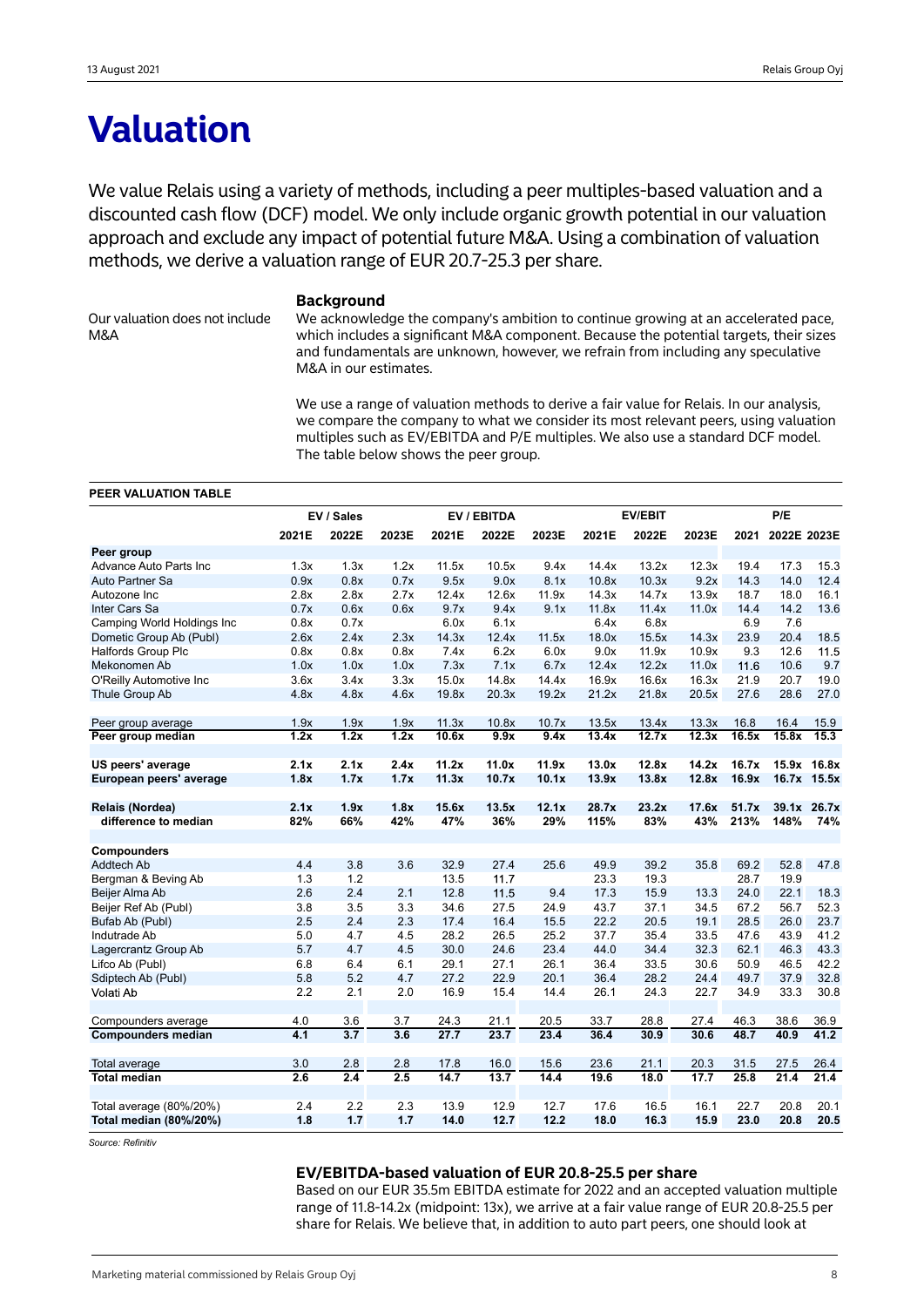Swedish compounders when valuing Relais. When using 80% weight for auto part peer group and 20% weight for compounder peer group, median EV/EBITDA would be 13.7x for 2022E.

### **P/E-based valuation of EUR 22.0-26.9 per share**

Using EUR 1.40 amortisation-adjusted EPS estimates for 2022, we arrive at a fair value range of EUR 22.0-26.9 per share using P/E multiples of 15.8-19.3x (midpoint: 17.5x).

### **DCF-based valuation of EUR 19.3-23.6 per share**

In our DCF model, we value Relais based on the current business, assuming no additional value-adding acquisitions. We also assume a sales CAGR of 4.7% for 2021-26, followed by a 2% CAGR in perpetuity, meaning that organic growth is roughly the same as the average rate of inflation. We also assume Relais will gradually improve its profitability level and maintain an adjusted EBIT margin of 14.5% in the long run. We use a 3% cost of debt in our DCF model, as the current level is unlikely to persist in the long term. We also assign a long-term equity weight of 50% in our DCF model.

| <b>WACC COMPONENTS</b>      |              |
|-----------------------------|--------------|
| <b>WACC components</b>      |              |
| Risk-free interest rate     | 2.0%         |
| Market risk premium         | 4.5%         |
| Forward looking asset beta  | nm           |
| Beta debt                   | 0.1          |
| Forward looking equity beta | $2.1 - 1.5$  |
| Cost of equity              | 11.5-8.9%    |
| Cost of debt                | 3.0%         |
| Tax-rate used in WACC       | 30%          |
| Equity weight               | 50%          |
| <b>WACC</b>                 | $6.8 - 5.5%$ |

| <b>DCF VALUATION</b>             |         |           |
|----------------------------------|---------|-----------|
| <b>DCF</b> value                 | Value   | Per share |
| <b>NPV FCFF</b>                  | 365-445 | 19.6-23.9 |
| (Net debt)                       | $-28$   | $-1.5$    |
| Market value of associates       | 0       | 0.0       |
| (Market value of minorities)     | 0       | 0.0       |
| Surplus values                   | 0       | 0.0       |
| (Market value preference shares) | 0       | 0.0       |
| Share based adjustments          | 0       | 0.0       |
| Other adjustments                | O       | 0.0       |
| Time value                       | 23      | 1.2       |
| <b>DCF Value</b>                 | 359-439 | 19.3-23.6 |

*Source: Nordea estimates*

| Source: Nordea estimates |  |
|--------------------------|--|
|--------------------------|--|

| <b>DCF ASSUMPTIONS</b>            |           |         |         |         |         |          |       |
|-----------------------------------|-----------|---------|---------|---------|---------|----------|-------|
| Averages and assumptions          | 2021-26   | 2027-31 | 2032-36 | 2037-41 | 2042-46 | 2047-51  | Sust. |
| Sales growth, CAGR                | 4.7%      | 2.0%    | 2.0%    | 2.0%    | 2.0%    | 2.0%     |       |
| EBIT-margin, excluding associates | 10.0%     | 13.0%   | 14.5%   | 14.5%   | 14.5%   | 2.0%     |       |
| Capex/depreciation, x             | 0.1       | 0.2     | 1.0     | 1.0     | 1.0     | 1.0      |       |
| Capex/sales                       | $0.6\%$   | 0.6%    | $0.6\%$ | $0.6\%$ | 0.6%    | 0.6%     |       |
| NWC/sales                         | 26%       | 26%     | 26%     | 26%     | 26%     | 26%      |       |
| FCFF. CAGR                        | $-197.2%$ | 4.9%    | 4.4%    | 2.0%    | 2.0%    | $-41.9%$ | 2.0%  |

*Source: Nordea estimates*

### **DCF valuation sensitivity**

To test the robustness of our base-case scenario, we perform a sensitivity analysis by varying our EBIT margin, sales growth and WACC assumptions. We note that the DCFderived fair value is especially sensitive to WACC assumptions, implying that changes in the company's risk profile could significantly impact the fair value assessment in either direction.

When we use sensitivities of  $\pm 0.5$  pp for WACC,  $\pm 0.5$  pp for sales growth and  $\pm 0.5$  for the EBIT margin, our DCF model gives us a value range of EUR 19.1-24.4 per share.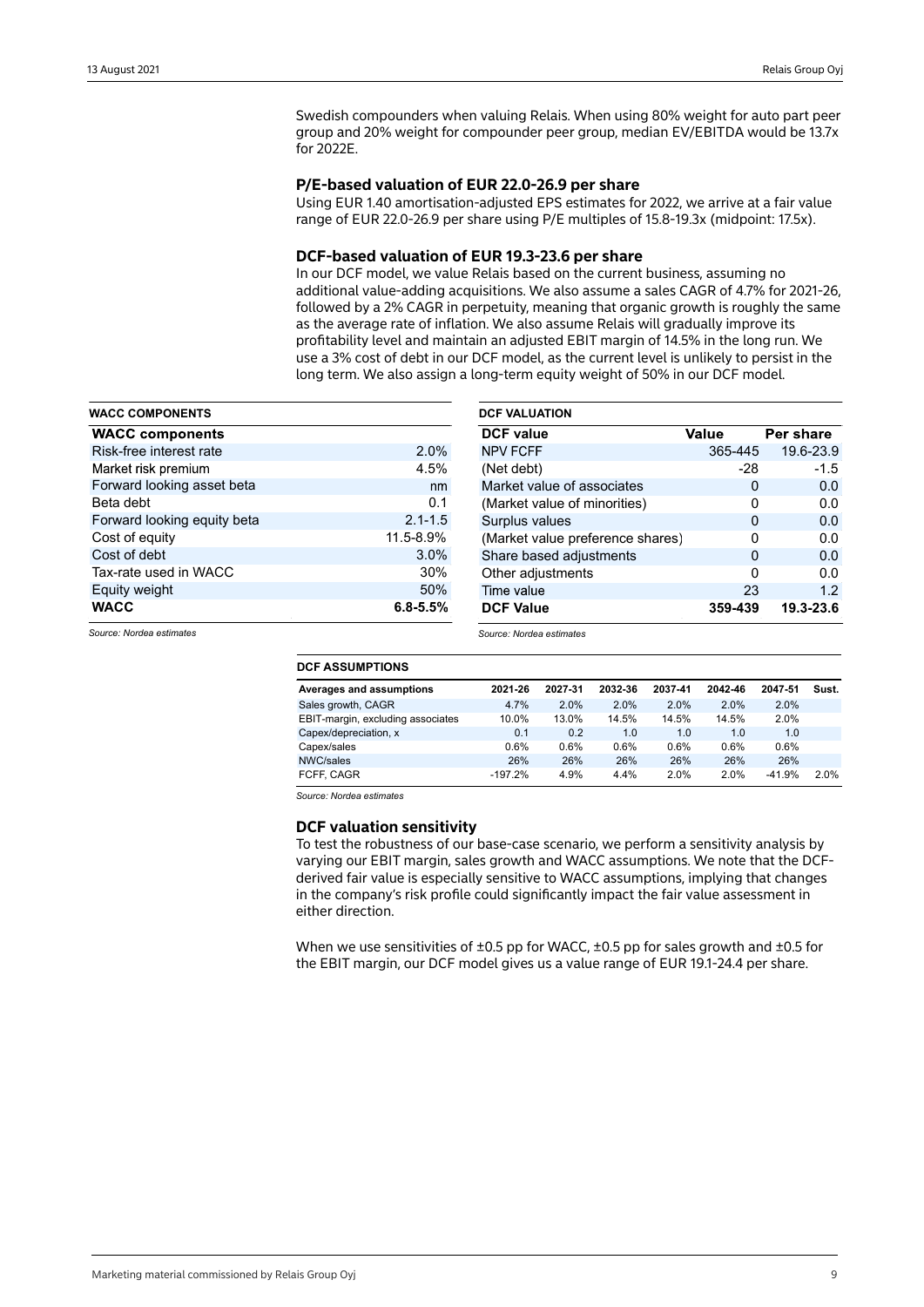| <b>SENSITIVITY OF OUR DCF MODEL</b> |           |          |           |                     |           |           |
|-------------------------------------|-----------|----------|-----------|---------------------|-----------|-----------|
|                                     |           |          |           | <b>WACC</b>         |           |           |
|                                     |           | 5.1%     | 5.6%      | 6.1%                | 6.6%      | 7.1%      |
|                                     | +1.0pp    | 28.0     | 25.5      | 23.4                | 21.6      | 20.0      |
| <b>EBIT margin</b>                  | $+0.5$ pp | 26.6     | 24.4      | 22.4                | 20.8      | 19.3      |
| change                              |           | 25.2     | 23.2      | 21.5                | 19.9      | 18.5      |
|                                     | $-0.5$ pp | 23.8     | 22.0      | 20.5                | 19.1      | 17.8      |
|                                     | $-1.0pp$  | 22.4     | 20.9      | 19.5                | 18.2      | 17.1      |
|                                     |           |          |           |                     |           |           |
|                                     |           |          |           | <b>WACC</b>         |           |           |
|                                     |           | 5.1%     | 5.6%      | 6.1%                | 6.6%      | 7.1%      |
|                                     | $+1.0$ pp | 26.9     | 24.6      | 22.7                | 21.0      | 19.5      |
| Sales growth                        | $+0.5$ pp | 26.0     | 23.9      | 22.1                | 20.5      | 19.0      |
| change                              |           | 25.2     | 23.2      | 21.5                | 19.9      | 18.5      |
|                                     | $-0.5$ pp | 24.4     | 22.5      | 20.9                | 19.4      | 18.1      |
|                                     | $-1.0pp$  | 23.7     | 21.9      | 20.3                | 18.9      | 17.7      |
|                                     |           |          |           |                     |           |           |
|                                     |           |          |           | Sales growth change |           |           |
|                                     |           | $-1.0pp$ | $-0.5$ pp |                     | $+0.5$ pp | $+1.0$ pp |
|                                     | $+1.0pp$  | 22.0     | 22.7      | 23.4                | 24.2      | 25.0      |
| <b>EBIT margin</b>                  | $+0.5$ pp | 21.2     | 21.8      | 22.4                | 23.1      | 23.9      |
| change                              |           | 20.3     | 20.9      | 21.5                | 22.1      | 22.7      |
|                                     | $-0.5$ pp | 19.5     | 20.0      | 20.5                | 21.0      | 21.6      |
|                                     | $-1.0pp$  | 18.6     | 19.1      | 19.5                | 19.9      | 20.4      |

*Source: Nordea estimates*

## **Valuation conclusion**

Assuming that Relais can deliver revenue growth and an operating profit margin in line with our expectations, we estimate a fair value range of EUR 20.7-25.3 per share based on our different valuation approaches. This valuation range is represented as the red lines in the chart below.

### **VALUATION RANGE (EUR/SHARE)**



*Source: Nordea estimates*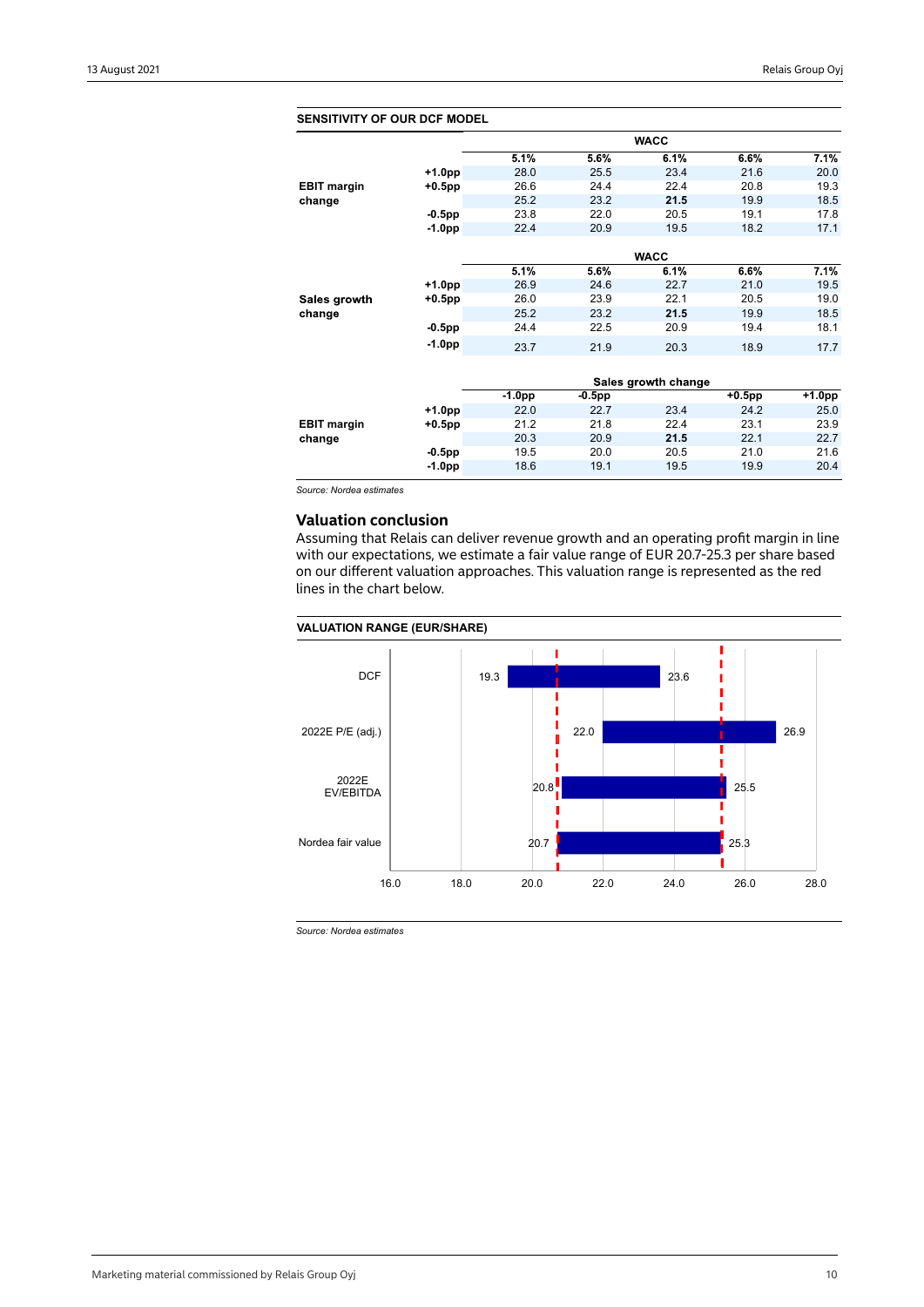# **Detailed estimates**

### **DETAILED ESTIMATES**

| <b>EURm</b>                   | H1 19   | H <sub>2</sub> 19 | H <sub>1</sub> 20 | H <sub>2</sub> 20 |        | H1 21 H2 21E | 2017   | 2018   | 2019   | 2020   | 2021E   | 2022E   | 2023E   |
|-------------------------------|---------|-------------------|-------------------|-------------------|--------|--------------|--------|--------|--------|--------|---------|---------|---------|
| <b>Net sales</b>              | 38      | 61                | 59                | 70                | 106    | 124          | 60     | 72     | 99     | 129    | 229     | 250     | 261     |
| Sales growth                  | 12%     | 58%               | 56%               | 14.3%             | 79%    | 77%          | 3%     | 20%    | 37%    | 30%    | 78%     | 9%      | 4%      |
| of which organic              | 3%      | 1%                | 3%                | 3%                | 9%     | 8%           | $-1%$  | 10%    | 2%     | 3%     | 9%      | 5%      | 4%      |
| of which structural           | 9%      | 58%               | 54%               | 10%               | 67%    | 68%          | 3%     | 10%    | 36%    | 27%    | 68%     | 4%      | 0%      |
| Other operating income        | 0.2     | 0.3               | 0.4               | 0.6               | 1.6    | 0.2          | 0.2    | 0.4    | 0.5    | 1.0    | 1.8     | 0.4     | 0.4     |
| Materials and services        | $-25$   | $-41$             | $-39$             | $-45$             | $-63$  | $-72$        | $-40$  | $-48$  | $-66$  | $-84$  | $-135$  | $-146$  | $-151$  |
| <b>Gross profit</b>           | 12.4    | 20.7              | 20.3              | 24.7              | 42.9   | 51.5         | 20.9   | 24.3   | 33.1   | 45.0   | 94.4    | 104.4   | 109.1   |
| Gross margin %                | 32.8%   | 33.8%             | 34.5%             | 35.2%             | 40.7%  | 41.6%        | 34.6%  | 33.6%  | 33.4%  | 34.9%  | 41.2%   | 41.7%   | 41.9%   |
| Staff costs                   | $-5$    | $-7$              | -8                | -9                | $-21$  | $-22$        | -8     | $-10$  | $-12$  | $-17$  | $-43$   | $-46$   | $-48$   |
| Other operating costs         | $-3$    | $-5$              | $-5$              | $-5$              | $-11$  | $-11$        | $-5$   | $-6$   | $-8$   | $-10$  | $-22$   | $-23$   | $-24$   |
| <b>EBITDA</b>                 | 4.0     | 9.3               | 7.7               | 11.4              | 13.0   | 18.5         | 8.3    | 8.7    | 13.3   | 19.1   | 31.5    | 35.6    | 38.2    |
| EBITDA margin %               | 10.7%   | 15.2%             | 13.1%             | 16.3%             | 12.3%  | 14.9%        | 13.8%  | 12.1%  | 13.5%  | 14.8%  | 13.7%   | 14.2%   | 14.7%   |
|                               |         |                   |                   |                   |        |              |        |        |        |        |         |         |         |
| D&A                           | $-1.9$  | $-3.6$            | $-4.0$            | $-4.0$            | $-6.9$ | $-7.4$       | $-2.2$ | $-3.0$ | $-5.5$ | $-8.0$ | $-14.4$ | $-14.9$ | $-11.8$ |
| of which depreciations        | $-0.2$  | $-0.2$            | $-0.2$            | $-0.2$            | $-0.8$ | $-0.8$       | $-0.3$ | $-0.3$ | $-0.4$ | $-0.4$ | $-1.7$  | $-1.8$  | $-1.8$  |
| of which amortizations        | $-1.7$  | $-3.4$            | $-3.8$            | $-3.8$            | $-6.1$ | $-6.6$       | $-1.9$ | $-2.7$ | $-5.1$ | $-7.6$ | $-12.7$ | $-13.1$ | $-10.0$ |
| <b>EBITA</b>                  | 3.9     | 9.1               | 7.5               | 11.2              | 12.2   | 17.7         | 8.1    | 8.4    | 13.0   | 18.7   | 29.8    | 33.8    | 36.4    |
| <b>NRI</b>                    | 0.0     | 0.0               | 0.0               | 0.0               | 0.0    | 0.0          | 0.0    | 0.0    | 0.0    | 0.0    | 0.0     | 0.0     | 0.0     |
|                               |         |                   |                   |                   |        |              |        |        |        |        |         |         |         |
| Adj. EBITA                    | 3.9     | 9.1               | 7.5               | 11.2              | 12.2   | 17.7         | 8.1    | 8.4    | 13.0   | 18.7   | 29.8    | 33.8    | 36.4    |
| Adj. EBITA margin %           | 10.3%   | 14.9%             | 12.7%             | 16.0%             | 11.5%  | 14.3%        | 13.4%  | 11.6%  | 13.1%  | 14.5%  | 13.0%   | 13.5%   | 14.0%   |
| -growth y/y                   | 10%     | 87%               | 93%               | 23%               | 63%    | 57%          | $-21%$ | 4%     | 55%    | 44%    | 59%     | 13%     | 8%      |
| <b>EBITA Bridge</b>           |         |                   |                   |                   |        |              |        |        |        |        | 11.1    | 4.0     | 2.6     |
| Organic                       |         |                   |                   |                   |        |              |        |        |        |        | 4.3     | 4.7     | 4.1     |
| FX                            |         |                   |                   |                   |        |              |        |        |        |        | 0.3     | 0.0     | 0.0     |
| Structural                    |         |                   |                   |                   |        |              |        |        |        |        | 12.7    | 1.3     | 0.0     |
| Cost vs price                 |         |                   |                   |                   |        |              |        |        |        |        | $-6.2$  | $-2.0$  | $-1.5$  |
| <b>EBIT</b>                   | 2.2     | 5.7               | 3.7               | 7.4               | 6.1    | 11.1         | 6.1    | 5.7    | 7.9    | 11.1   | 17.1    | 20.7    | 26.4    |
| EBIT margin %                 | 5.8%    | 9.3%              | 6.2%              | 10.6%             | 5.8%   | 8.9%         | 10.2%  | 7.9%   | 7.9%   | 8.6%   | 7.5%    | 8.3%    | 10.1%   |
| Net financials                | $-1.9$  | $-3.4$            | $-1.4$            | 0.7               | $-1.5$ | $-1.0$       | $-0.8$ | $-0.9$ | $-5.4$ | $-0.7$ | $-2.5$  | $-2.3$  | $-2.2$  |
|                               |         |                   |                   |                   |        |              |        |        |        |        |         |         |         |
| PTP                           | 0.2     | 2.3               | 2.3               | 8.1               | 4.5    | 10.1         | 5.3    | 4.8    | 2.5    | 10.4   | 14.6    | 18.4    | 24.1    |
| Tax                           | $-0.4$  | $-1.5$            | $-1.3$            | $-2.1$            | $-2.2$ | $-3.5$       | $-1.4$ | $-1.5$ | $-1.9$ | $-3.4$ | $-5.7$  | $-6.6$  | $-7.2$  |
| Minority interest             | $-0.1$  | $-0.1$            | 0.0               | 0.0               | 0.0    | $-0.1$       | $-0.1$ | $-0.2$ | $-0.2$ | $-0.1$ | $-0.1$  | $-0.2$  | 0.0     |
| Net profit for equity         | $-0.3$  | 0.7               | 0.9               | 6.0               | 2.3    | 6.5          | 3.8    | 3.1    | 0.4    | 6.9    | 8.7     | 11.6    | 17.0    |
| Net profit                    | $-0.2$  | 0.7               | 1.0               | 6.0               | 2.3    | 6.6          | 3.9    | 3.3    | 0.6    | 7.0    | 8.9     | 11.8    | 17.0    |
|                               |         |                   |                   |                   |        |              |        |        |        |        |         |         |         |
| EPS (undiluted)               | $-0.03$ | 0.05              | 0.06              | 0.36              | 0.13   | 0.36         | 0.44   | 0.36   | 0.03   | 0.41   | 0.49    | 0.65    | 0.96    |
| Adj. EPS (excl. amortization) | 0.32    | 0.41              | 0.29              | 0.58              | 0.47   | 0.73         | 0.66   | 0.67   | 0.75   | 0.87   | 1.21    | 1.40    | 1.52    |
| <b>DPS</b>                    |         |                   |                   |                   |        |              |        |        | 0.10   | 0.30   | 0.40    | 0.45    | 0.50    |
|                               |         |                   |                   |                   |        |              |        |        |        |        |         |         |         |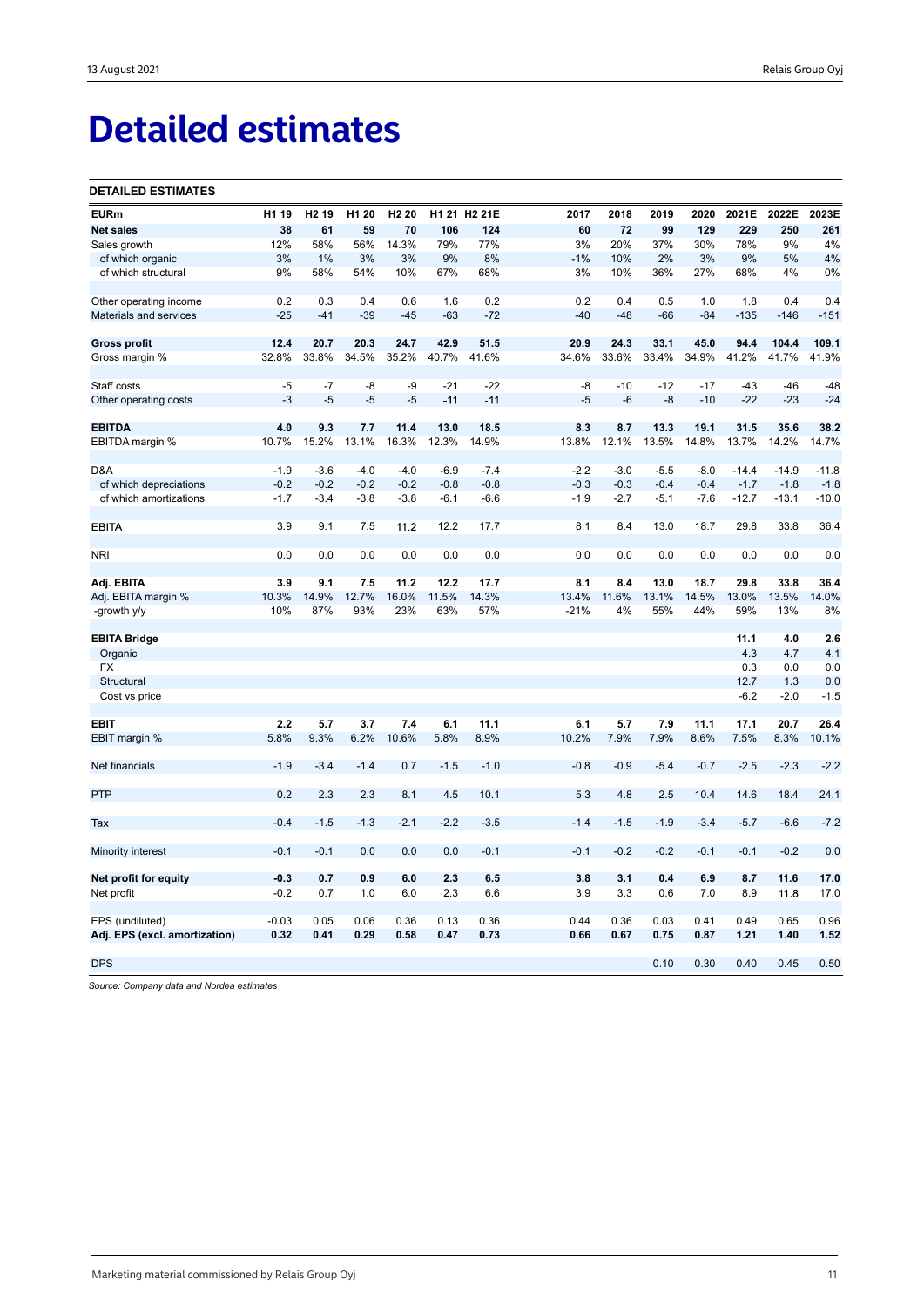## **Risk factors**

Below, we list the main risk factors we find relevant for Relais Group. The purpose of this is not to provide a comprehensive picture of all of the risks that the company may be subject to, but instead to highlight those that we find most relevant. The main risks we identify relate to the general economy in the Nordics, car spare parts sales and the vehicle service business. In addition, the current COVID-19 situation continues to create uncertainty regarding consumer behaviour, which could hamper Relais' sales and earnings if people postpone their car service spending.

## **General economy**

| A sluggish economy<br>could negatively affect car<br>service and spare parts sales | <b></b><br>The car service industry is to some extent dependent on the general economy. In times<br>of strong economic activity, people are more inclined to spend money on car service<br>and upgrades. Typically, unemployment rates decrease at such times, which increases<br>consumers' disposable income.                                                                                                                                                                                                                                                                                                                                                                                                                                       |  |  |  |  |  |  |  |
|------------------------------------------------------------------------------------|-------------------------------------------------------------------------------------------------------------------------------------------------------------------------------------------------------------------------------------------------------------------------------------------------------------------------------------------------------------------------------------------------------------------------------------------------------------------------------------------------------------------------------------------------------------------------------------------------------------------------------------------------------------------------------------------------------------------------------------------------------|--|--|--|--|--|--|--|
|                                                                                    | The outlook for Nordic economies has improved after the initial shock, while the final<br>COVID-19 impact is not clear. If people start cutting back on car service spending and/<br>or postpone servicing their cars, Relais could see a negative impact on its sales and<br>earnings. In addition, after recent acquisitions, Relais is more dependent on commercial<br>vehicles and related services, which could be affected if economic activity deteriorates.                                                                                                                                                                                                                                                                                   |  |  |  |  |  |  |  |
| Competitors consolidating the<br>market could hamper Relais'<br>growth prospects   | <b>Increasing competition</b><br>We note that the car spare parts market is still very fragmented, and should other<br>players take an active role in market consolidation this could hurt the sales prospects<br>of Relais and also profitability if competitors became more aggressive on pricing.                                                                                                                                                                                                                                                                                                                                                                                                                                                  |  |  |  |  |  |  |  |
| Disturbances by suppliers may<br>affect product availability                       | <b>Dependency on suppliers</b><br>As Relais is importing its goods and not producing spare parts or equipment itself, the<br>company could be seriously negatively affected if its suppliers are unable to deliver<br>products as agreed or if the quality of products decreases significantly.                                                                                                                                                                                                                                                                                                                                                                                                                                                       |  |  |  |  |  |  |  |
|                                                                                    | The coronavirus situation might cause supply-side problems and extra freight costs,<br>while a prolonged situation might even hamper demand for Relais' spare parts and<br>equipment.                                                                                                                                                                                                                                                                                                                                                                                                                                                                                                                                                                 |  |  |  |  |  |  |  |
| If not executed well, high M&A<br>activity may increase costs                      | <b>Risks related to expansion</b><br>Relais' ambitions to grow fast do not come without costs, investments and risks. M&A<br>could increase costs temporarily, or more long-term in the worst case if acquisitions<br>were to fail or integration was to be executed poorly. Hence it is important for the<br>company to maintain good cost control and clear M&A execution plans so as not to<br>hamper earnings.                                                                                                                                                                                                                                                                                                                                    |  |  |  |  |  |  |  |
| Key employees leaving could<br>lead to the loss of clients                         | Dependency on key employees<br>Relais is very much dependent on the efforts of its management team and the board of<br>directors. These key persons have substantial knowledge of running listed companies<br>as well as broad sector knowledge. Should these people leave, it might take some time<br>to find replacements, and should key employees join a competitor or start a competing<br>business, this could significantly hamper Relais' business, leading to the loss of clients<br>or even suppliers. In addition, as Relais does not fully integrate acquired companies,<br>dependency on key employees is high. Should Relais fail to incentivise employees in<br>acquired companies, it may have a direct impact on sales and earnings. |  |  |  |  |  |  |  |
| A share issue could dilute<br>current shareholders'<br>ownership                   | <b>Financial position</b><br>Relais has high growth ambitions and hence we do not rule out the need for additional<br>equity to support future M&A activity. An equity issue could dilute the current<br>shareholders' ownership.                                                                                                                                                                                                                                                                                                                                                                                                                                                                                                                     |  |  |  |  |  |  |  |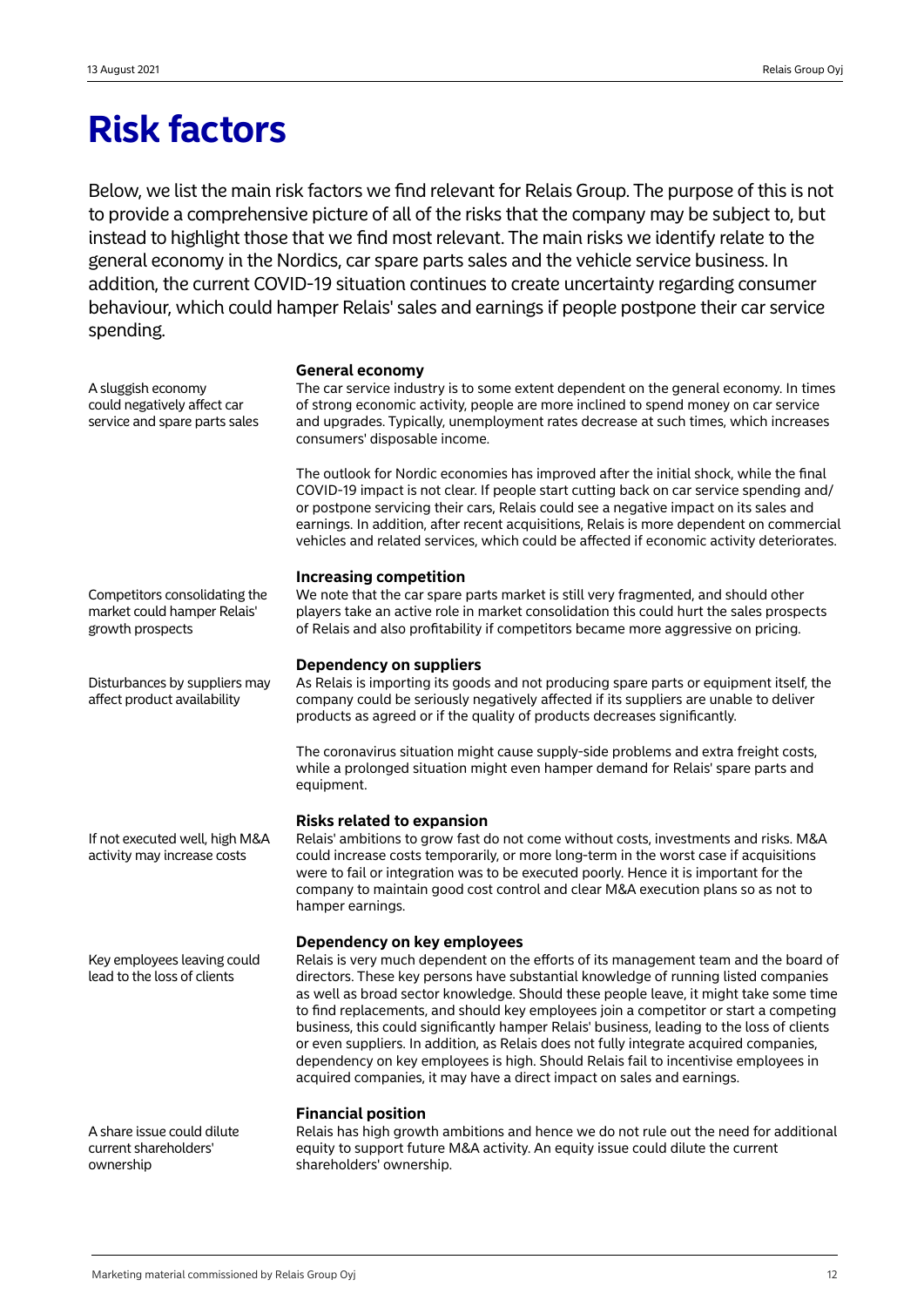Significant writedown of goodwill could worsen the financial position

## **Substantial amount of intangible assets**

Due to M&A, Relais has accumulated a significant amount of goodwill on its balance sheet and should a future test (in case the company switches to IFRS accounting standards) show a significant decline in the value of goodwill, it could have a huge impact on the balance sheet and earnings. A weakening balance sheet could limit the possibility of new financing and hence have a negative impact on future M&A and business operations.

## **IT systems**

Relais is dependent on its IT systems and any disruption to these could affect the company's daily business and reputation or even increase its costs. Also, a slow adaption to new technology could leave Relais in a disadvantageous position versus its competitors.

Crucial IT system failures or slow adaption to new technology can put Relais in a disadvantageous position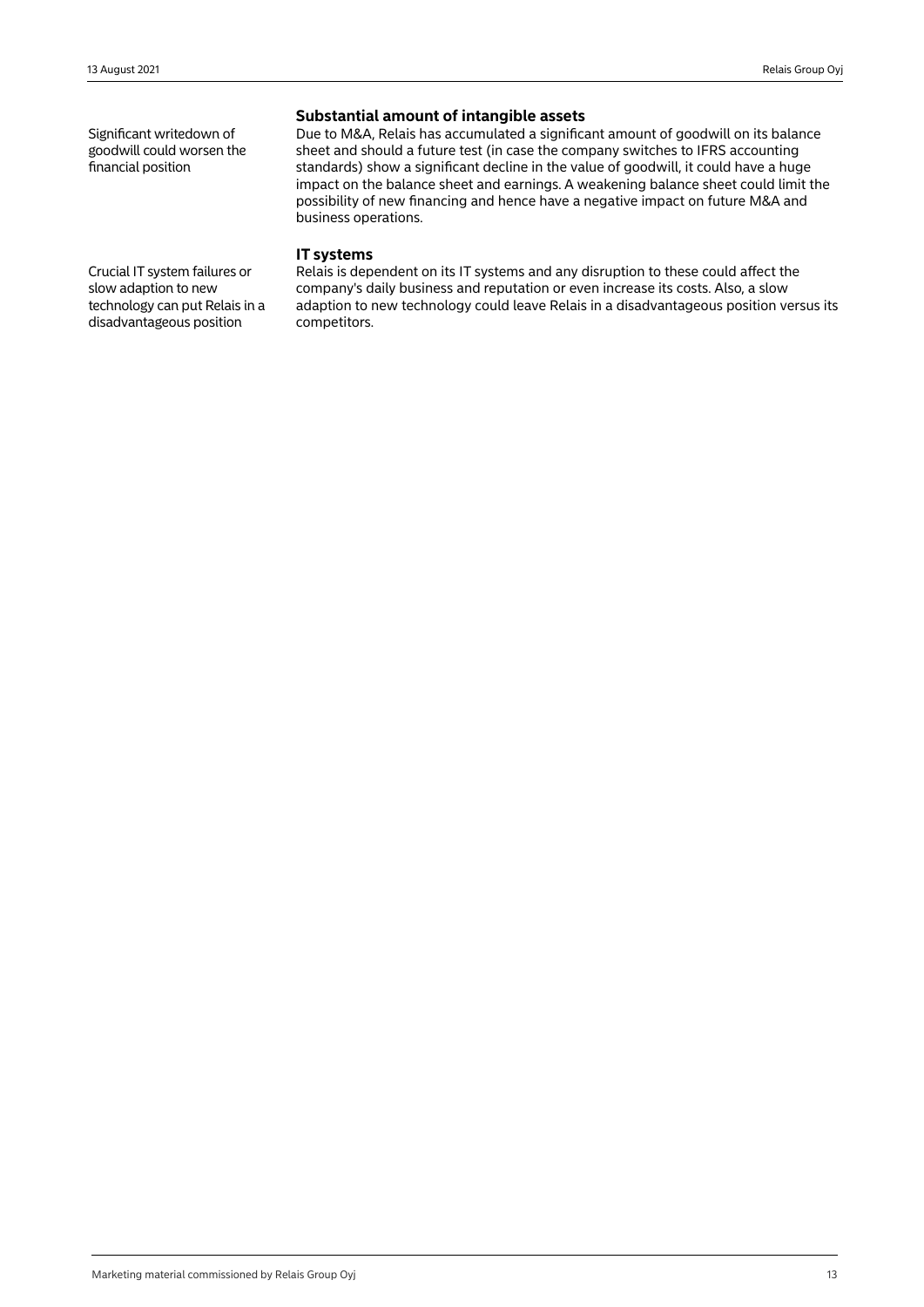# **Reported numbers and forecasts**

| <b>INCOME STATEMENT</b>                         |                  |                |                 |                |                     |                |                |                  |                |                            |                  |
|-------------------------------------------------|------------------|----------------|-----------------|----------------|---------------------|----------------|----------------|------------------|----------------|----------------------------|------------------|
| <b>EURm</b>                                     | 2013             | 2014           | 2015            | 2016           | 2017                | 2018           | 2019           | 2020             | 2021E          | 2022E                      | 2023E            |
| <b>Total revenue</b>                            | 32               | 42             | 54              | 59             | 60                  | 72             | 99             | 129              | 229            | 250                        | 261              |
| Revenue growth                                  | 3.2%             | 31.3%          | 28.6%           | 9.1%           | 2.6%                | 19.9%          | 36.6%          | 30.3%            | 77.9%          | 9.2%                       | 4.0%             |
| of which organic                                | 4.4%             | 7.0%           | 8.8%            | 9.5%           | $-0.8%$             | 9.5%           | 2.0%           | 3.0%             | 8.5%           | 5.0%                       | 4.0%             |
| of which FX                                     | 0.0%             | 0.0%           | 0.0%            | 0.0%           | 0.0%                | 0.0%           | $-1.1%$        | 0.7%             | 1.4%           | 0.0%                       | 0.0%             |
| <b>EBITDA</b>                                   | 0                | $\mathbf 0$    | 0               | 9              | 8                   | 9              | 13             | 19               | 32             | 36                         | 38               |
| Depreciation and impairments PPE                | 0                | 0              | 0               | 0              | 0                   | 0              | 0              | 0                | -2             | $-2$                       | $-2$             |
| of which leased assets                          | $\mathbf{0}$     | $\mathbf{0}$   | 0               | 0              | 0                   | $\bf 0$        | $\bf 0$        | $\mathbf 0$      | $\bf 0$        | $\mathbf 0$                | $\mathbf 0$      |
| <b>EBITA</b>                                    | $\mathbf 0$      | 0              | 0               | 9              | 8                   | 8              | 13             | 19               | 30             | 34                         | 36               |
| Amortisation and impairments                    | $\mathbf 0$      | $\mathbf 0$    | $\mathbf 0$     | $-2$           | $-2$                | $-3$           | $-5$           | -8               | $-13$          | $-13$                      | $-10$            |
| EBIT                                            | n.a.             | n.a.           | n.a.            | 7              | 6<br>$\overline{0}$ | 6              | 8<br>0         | 11               | 17             | 21                         | 26               |
| of which associates                             | 0<br>$\mathbf 0$ | 0<br>0         | 0<br>0          | 0<br>0         | 0                   | $\bf 0$<br>0   | 0              | $\mathbf 0$<br>0 | 0<br>0         | $\mathbf 0$<br>$\mathbf 0$ | $\mathbf 0$<br>0 |
| Associates excluded from EBIT<br>Net financials | $\mathbf 0$      | $\mathbf 0$    | $\mathbf 0$     | $-1$           | $-1$                | $-1$           | $-5$           | $-1$             | $-3$           | $-2$                       | $-2$             |
| of which lease interest                         | 0                | 0              | 0               | 0              | 0                   | 0              | 0              | $\mathbf 0$      | 0              | $\mathbf 0$                | $\mathbf 0$      |
| Changes in value, net                           | $\mathbf 0$      | $\mathbf 0$    | $\mathbf 0$     | $-2$           | $\mathbf 0$         | $\mathbf 0$    | $\mathbf 0$    | $\mathbf 0$      | $\mathbf 0$    | $\mathbf 0$                | $\mathbf 0$      |
| Pre-tax profit                                  | 0                | 0              | 0               | 4              | 5                   | 5              | 2              | 10               | 15             | 18                         | 24               |
| Reported taxes                                  | $\mathbf{0}$     | $\mathbf 0$    | $\mathbf 0$     | $-1$           | $-1$                | $-2$           | $-2$           | $-3$             | -6             | $-7$                       | $-7$             |
| Net profit from continued operations            | 0                | 0              | 0               | 3              | 4                   | 3              | 1              | 7                | 9              | 12                         | 17               |
| Discontinued operations                         | $\mathbf{0}$     | $\overline{0}$ | $\overline{0}$  | $\mathbf 0$    | $\overline{0}$      | $\overline{0}$ | $\overline{0}$ | $\mathbf{0}$     | $\overline{0}$ | $\mathbf 0$                | $\mathbf 0$      |
| Minority interests                              | $\mathbf 0$      | 0              | 0               | $-1$           | 0                   | 0              | 0              | 0                | 0              | $\mathbf 0$                | 0                |
| Net profit to equity                            | $\overline{0}$   | $\mathbf 0$    | $\mathbf 0$     | $\overline{2}$ | 4                   | 3              | $\overline{0}$ | $\overline{7}$   | 9              | 12                         | 17               |
| EPS, EUR                                        | n.a.             | n.a.           | n.a.            | 0.22           | 0.42                | 0.34           | 0.03           | 0.39             | 0.47           | 0.62                       | 0.90             |
| DPS, EUR                                        | 0.00             | 0.00           | 0.00            | 0.00           | 0.00                | 0.00           | 0.10           | 0.30             | 0.40           | 0.45                       | 0.50             |
| of which ordinary                               | 0.00             | 0.00           | 0.00            | 0.00           | 0.00                | 0.00           | 0.10           | 0.30             | 0.40           | 0.45                       | 0.50             |
| of which extraordinary                          | 0.00             | 0.00           | 0.00            | 0.00           | 0.00                | 0.00           | 0.00           | 0.00             | 0.00           | 0.00                       | 0.00             |
|                                                 |                  |                |                 |                |                     |                |                |                  |                |                            |                  |
| Profit margin in percent<br><b>EBITDA</b>       | 0.0%             | 0.0%           | 0.0%            | 15.2%          | 13.8%               | 12.1%          | 13.5%          | 14.8%            | 13.7%          | 14.2%                      | 14.7%            |
| <b>EBITA</b>                                    | 0.0%             | 0.0%           | 0.0%            | 14.5%          | 13.4%               | 11.6%          | 13.1%          | 14.5%            | 13.0%          | 13.5%                      | 14.0%            |
| EBIT                                            | n.a.             | n.a.           | n.a.            | 11.6%          | 10.2%               | 7.9%           | 7.9%           | 8.6%             | 7.5%           | 8.3%                       | 10.1%            |
|                                                 |                  |                |                 |                |                     |                |                |                  |                |                            |                  |
| Adjusted earnings                               |                  |                |                 |                |                     |                |                |                  |                |                            |                  |
| EBITDA (adj)                                    | $\mathbf{0}$     | $\mathbf 0$    | $\mathbf 0$     | 11             | 8                   | $9$            | 13             | 19               | 32             | 36                         | 38               |
| EBITA (adj)                                     | 0                | 0              | 0               | 10             | 8                   | 8              | 13             | 19               | 30             | 34                         | 36               |
| EBIT (adj)                                      | $\overline{0}$   | $\overline{0}$ | $\mathbf 0$     | 8              | 6                   | 6              | 8              | 11               | 17             | 21                         | 26               |
| EPS (adj, EUR)                                  | n.a.             | n.a.           | n.a.            | 0.40           | 0.42                | 0.34           | 0.29           | 0.39             | 0.47           | 0.62                       | 0.90             |
| Adjusted profit margins in percent              |                  |                |                 |                |                     |                |                |                  |                |                            |                  |
| EBITDA (adj)                                    | 0.0%             | 0.0%           | 0.0%            | 18.0%          | 13.8%               | 12.1%          | 13.5%          | 14.8%            | 13.7%          | 14.2%                      | 14.7%            |
| EBITA (adj)                                     | 0.0%             | 0.0%           | 0.0%            | 17.3%          | 13.4%               | 11.6%          | 13.1%          | 14.5%            | 13.0%          | 13.5%                      | 14.0%            |
| EBIT (adj)                                      | 0.0%             | 0.0%           | 0.0%            | 14.4%          | 10.2%               | 7.9%           | 7.9%           | 8.6%             | 7.5%           | 8.3%                       | 10.1%            |
|                                                 |                  |                |                 |                |                     |                |                |                  |                |                            |                  |
| <b>Performance metrics</b>                      |                  |                |                 |                |                     |                |                |                  |                |                            |                  |
| CAGR last 5 years                               |                  |                |                 |                |                     |                |                |                  |                |                            |                  |
| Net revenue                                     | n.a.             | n.a.           | 17.6%           | 16.0%          | 14.3%               | 17.8%          | 18.7%          | 19.0%            | 31.2%          | 32.9%                      | 29.2%            |
| <b>EBITDA</b>                                   | n.m.             | n.m.           | n.m.            | n.m.           | n.m.                | n.m.           | n.m.           | n.m.             | 28.6%          | 33.7%                      | 34.3%            |
| <b>EBIT</b>                                     | n.a.             | n.a.           | n.a.            | n.a.           | n.a.                | n.a.           | n.a.           | n.a.             | 20.2%          | 27.5%                      | 35.8%            |
| <b>EPS</b>                                      | n.a.             | n.a.           | n.a.            | n.a.           | n.a.                | n.a.           | n.a.           | n.a.             | 16.4%          | 8.2%                       | 21.5%            |
| <b>DPS</b>                                      | n.m.             | n.m.           | n.m.            | n.m.           | n.m.                | n.m.           | n.m.           | n.m.             | n.m.           | n.m.                       | n.m.             |
| Average last 5 years<br>Average EBIT margin     |                  |                |                 |                |                     |                |                | 9.0%             | 8.1%           | 8.0%                       | 8.6%             |
| Average EBITDA margin                           | n.a.<br>n.a.     | n.a.<br>0.0%   | n.a.<br>$0.0\%$ | n.a.<br>4.1%   | n.a.<br>7.0%        | n.a.<br>9.0%   | n.a.<br>11.4%  | 13.9%            | 13.7%          | 13.9%                      | 14.2%            |
| <b>VALUATION RATIOS - ADJUSTED EARNINGS</b>     |                  |                |                 |                |                     |                |                |                  |                |                            |                  |
| <b>EURm</b>                                     | 2013             | 2014           | 2015            | 2016           | 2017                | 2018           | 2019           | 2020             | 2021E          | 2022E                      | 2023E            |
| $P/E$ (adj)                                     | n.a.             | n.a.           | n.a.            | n.a.           | n.a.                | n.a.           | 28.0           | 37.9             | 52.6           | 39.7                       | 27.1             |
| EV/EBITDA (adj)                                 | n.a.             | n.a.           | n.a.            | n.a.           | n.a.                | n.a.           | 10.2           | 15.3             | 16.7           | 14.4                       | 13.0             |
| EV/EBITA (adj)                                  | n.a.             | n.a.           | n.a.            | n.a.           | n.a.                | n.a.           | 10.5           | 15.6             | 17.6           | 15.2                       | 13.7             |
| EV/EBIT (adj)                                   | n.a.             | n.a.           | n.a.            | n.a.           | n.a.                | n.a.           | 17.3           | 26.3             | 30.7           | 24.9                       | 18.8             |
| <b>VALUATION RATIOS - REPORTED EARNINGS</b>     |                  |                |                 |                |                     |                |                |                  |                |                            |                  |
|                                                 |                  |                |                 |                |                     |                |                |                  |                |                            |                  |
| <b>EURm</b><br>P/E                              | 2013             | 2014           | 2015            | 2016           | 2017                | 2018           | 2019           | 2020             | 2021E<br>52.6  | 2022E<br>39.7              | 2023E<br>27.1    |
| EV/Sales                                        | n.a.<br>n.a.     | n.a.<br>n.a.   | n.a.<br>n.a.    | n.a.<br>n.a.   | n.a.<br>n.a.        | n.a.<br>n.a.   | n.m.<br>1.37   | 37.9<br>2.26     | 2.29           | 2.05                       | 1.91             |
| EV/EBITDA                                       | n.a.             | n.a.           | n.a.            | n.a.           | n.a.                | n.a.           | 10.2           | 15.3             | 16.7           | 14.4                       | 13.0             |
| EV/EBITA                                        | n.a.             | n.a.           | n.a.            | n.a.           | n.a.                | n.a.           | 10.5           | 15.6             | 17.6           | 15.2                       | 13.7             |
| EV/EBIT                                         | n.a.             | n.a.           | n.a.            | n.a.           | n.a.                | n.a.           | 17.3           | 26.3             | 30.7           | 24.9                       | 18.8             |
| Dividend yield (ord.)                           | n.a.             | n.a.           | n.a.            | n.a.           | n.a.                | n.a.           | 1.2%           | 2.0%             | 1.6%           | 1.8%                       | 2.0%             |
| FCF yield                                       | n.a.             | n.a.           | n.a.            | n.a.           | n.a.                | n.a.           | $-61.8%$       | 2.9%             | $-8.3%$        | 4.3%                       | 5.3%             |
| FCF Yield bef A&D, lease adj                    | n.a.             | n.a.           | n.a.            | n.a.           | n.a.                | n.a.           | 1.4%           | 6.1%             | 1.4%           | 4.3%                       | 5.3%             |
| Payout ratio                                    | n.a.             | n.a.           | n.a.            | $0.0\%$        | $0.0\%$             | $0.0\%$        | 319.0%         | 77.4%            | 85.9%          | 73.0%                      | 55.3%            |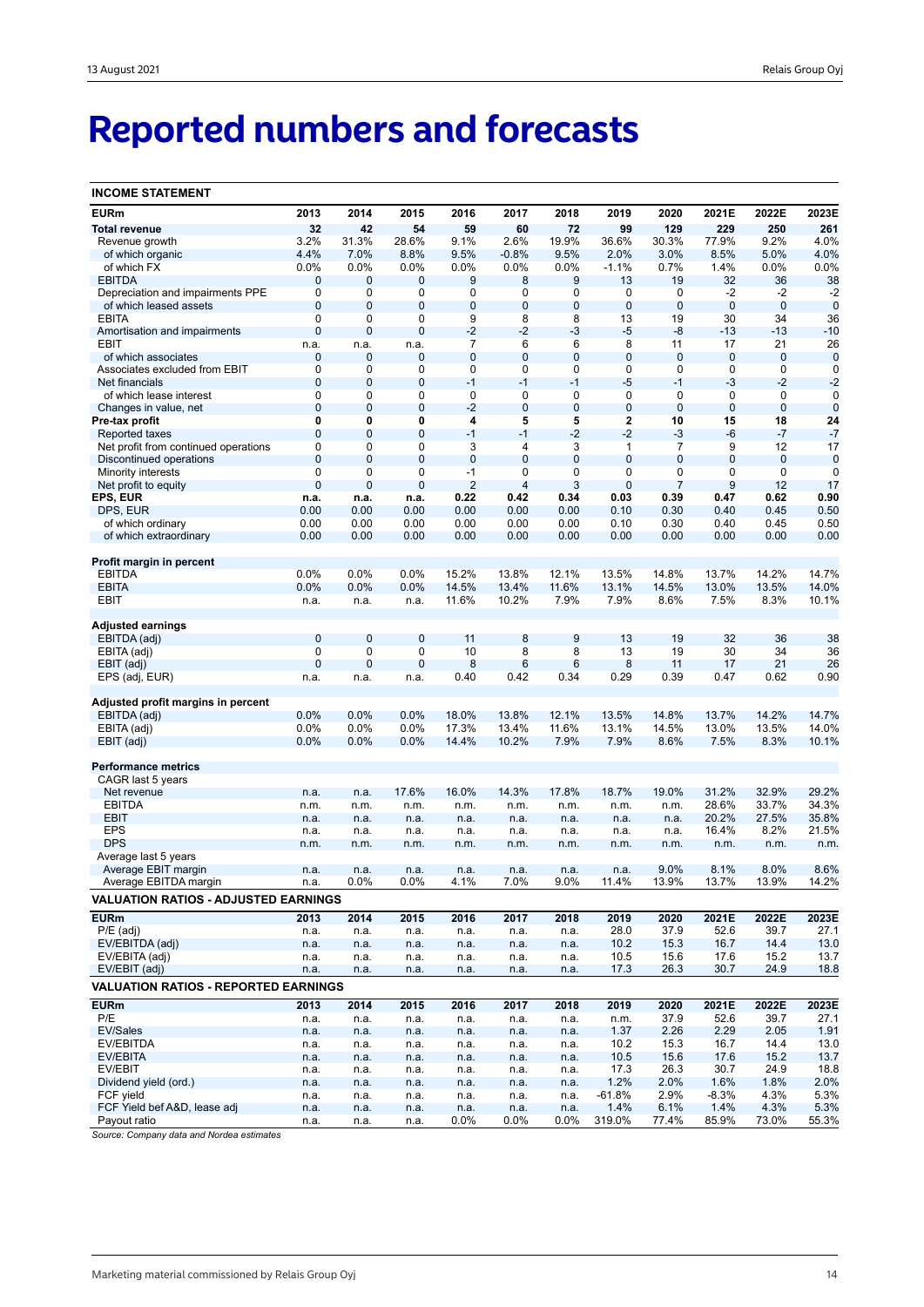## **BALANCE SHEET**

| <b>EURm</b>                           | 2013                           | 2014                | 2015                | 2016                 | 2017                 | 2018            | 2019           | 2020           | 2021E          | 2022E           | 2023E          |
|---------------------------------------|--------------------------------|---------------------|---------------------|----------------------|----------------------|-----------------|----------------|----------------|----------------|-----------------|----------------|
| Intangible assets                     | $\mathbf 0$                    | $\overline{0}$      | 0                   | 5                    | $\overline{7}$       | 5               | 54             | 59             | 88             | 75              | 65             |
| of which R&D                          | 0                              | $\Omega$            | 0                   | 0                    | 0                    | 0               | $\Omega$       | 0              | 0              | $\mathbf 0$     | $\mathbf 0$    |
| of which other intangibles            | $\overline{0}$                 | $\Omega$            | $\overline{0}$      | $\overline{0}$       | $\overline{0}$       | $\overline{0}$  | $\overline{1}$ | $\overline{0}$ | $\overline{2}$ | $\overline{2}$  | $\overline{2}$ |
| of which goodwill                     | $\Omega$                       | 0                   | $\Omega$            | 5                    | 7                    | 5               | 54             | 58             | 85             | 72              | 62             |
| Tangible assets                       | $\overline{0}$                 | $\overline{0}$      | $\overline{0}$      | $\mathbf{1}$         | $\mathbf{1}$         | $\mathbf{1}$    | $\overline{1}$ | $\overline{1}$ | 3              | 3               | 3              |
| of which leased assets                | $\overline{0}$                 | 0                   | $\mathbf 0$         | 0                    | $\Omega$             | 0               | 0              | $\mathbf 0$    | 0              | 0               | $\mathbf 0$    |
| Shares associates                     | $\overline{0}$                 | $\overline{0}$      | $\overline{0}$      | $\overline{0}$       | $\overline{0}$       | $\overline{0}$  | $\overline{0}$ | $\overline{0}$ | $\overline{0}$ | $\overline{0}$  | $\overline{0}$ |
| Interest bearing assets               | $\mathbf 0$                    | 0                   | $\mathbf 0$         | 0                    | 0                    | 0               | 0              | $\mathbf 0$    | 0              | 0               | $\mathbf 0$    |
| Deferred tax assets                   | $\overline{0}$                 | $\overline{0}$      | $\overline{0}$      | $\overline{0}$       | $\overline{0}$       | $\mathbf{0}$    | $\overline{0}$ | $\overline{0}$ | $\mathbf{0}$   | $\overline{0}$  | $\mathbf 0$    |
| Other non-IB non-current assets       | $\overline{0}$                 | 0                   | $\overline{0}$      | $\overline{0}$       | $\Omega$             | 0               | $\overline{0}$ | $\overline{0}$ | 0              | $\overline{0}$  | $\mathbf 0$    |
| Other non-current assets              | $\mathbf 0$                    | $\overline{0}$      | $\overline{0}$      | $\overline{0}$       | $\overline{0}$       | $\mathbf 0$     | $\overline{0}$ | $\overline{0}$ | $\mathbf 0$    | $\overline{0}$  | $\mathbf 0$    |
| Total non-current assets              | $\overline{0}$                 | 0                   | $\overline{0}$      | 5                    | 8                    | $6\overline{6}$ | 55             | 59             | 91             | 78              | 68             |
| Inventory                             | $\Omega$                       | $\Omega$            | $\Omega$            | 26                   | 27                   | 29              | 43             | 44             | 70             | 76              | 79             |
| Accounts receivable                   | $\overline{0}$                 | $\overline{0}$      | $\overline{0}$      | 5                    | 8                    | $\overline{8}$  | 12             | 13             | 16             | 18              | 18             |
| Short-term leased assets              | $\mathbf 0$                    | $\mathbf 0$         | $\mathbf 0$         | $\mathbf 0$          | $\mathbf 0$          | $\mathbf 0$     | $\mathbf 0$    | $\mathbf 0$    | $\mathbf 0$    | $\mathbf 0$     | $\mathbf 0$    |
| Other current assets                  | $\overline{0}$                 | $\overline{0}$      | $\overline{0}$      | $\overline{3}$       | $\mathbf{1}$         | $\overline{2}$  | $\overline{3}$ | $\overline{3}$ | $\overline{5}$ | $6\overline{6}$ | 6              |
| Cash and bank                         | $\overline{0}$                 | $\overline{0}$      | $\overline{0}$      | $\mathbf{1}$         | $\overline{2}$       | $\overline{2}$  | 30             | 35             | 17             | 20              | 22             |
| Total current assets                  | 0                              | 0                   | $\mathbf 0$         | 35                   | 37                   | 42              | 88             | 95             | 109            | 120             | 125            |
| Assets held for sale                  | $\overline{0}$                 | $\mathbf{0}$        | n.a.                | n.a.                 | n.a.                 | n.a.            | n.a.           | n.a.           | n.a.           | n.a.            | n.a.           |
| Total assets                          | 0                              | 0                   | $\mathbf 0$         | 40                   | 45                   | 48              | 143            | 154            | 200            | 197             | 193            |
|                                       |                                |                     |                     |                      |                      |                 |                |                |                |                 |                |
| Shareholders equity                   | $\overline{0}$                 | 0                   | $\mathbf 0$         | 6                    | 11                   | 17              | 64             | 72             | 81             | 86              | 95             |
| Of which preferred stocks             | $\overline{0}$                 | $\overline{0}$      | $\overline{0}$      | $\overline{0}$       | $\overline{0}$       | $\overline{0}$  | $\overline{0}$ | $\overline{0}$ | $\overline{0}$ | $\overline{0}$  | $\mathbf 0$    |
| Of which equity part of hybrid debt   | $\overline{0}$                 | $\overline{0}$      | $\overline{0}$      | $\overline{0}$       | $\overline{0}$       | $\overline{0}$  | 0              | $\overline{0}$ | $\overline{0}$ | 0               | $\mathbf 0$    |
| Minority interest                     | $\overline{0}$                 | $\overline{0}$      | $\overline{0}$      | 3                    | 3                    | $\mathbf{1}$    | $\overline{0}$ | $\overline{0}$ | $\overline{1}$ | $\mathbf{1}$    | $\overline{1}$ |
| <b>Total Equity</b>                   | 0                              | 0                   | 0                   | 9                    | 14                   | 17              | 64             | 72             | 82             | 87              | 96             |
| Deferred tax                          | $\overline{0}$                 | $\Omega$            | $\overline{0}$      | $\overline{0}$       | $\overline{0}$       | $\overline{0}$  | $\overline{2}$ | 3              | 3              | 3               | 3              |
| Long term interest bearing debt       | $\mathbf 0$                    | 0                   | $\mathbf 0$         | 15                   | 11                   | 14              | 59             | 58             | 78             | 68              | 53             |
| Pension provisions                    | $\overline{0}$                 | $\overline{0}$      | $\overline{0}$      | $\overline{0}$       | $\overline{0}$       | $\overline{0}$  | $\Omega$       | $\overline{0}$ | $\Omega$       | $\mathbf{0}$    | $\overline{0}$ |
| Other long-term provisions            | $\mathbf 0$                    | 0                   | $\mathbf 0$         | 0                    | $\Omega$             | $\mathbf 0$     | 0              | $\mathbf 0$    | 0              | 0               | $\Omega$       |
| Other long-term liabilities           | $\overline{0}$                 | $\overline{0}$      | $\overline{0}$      | 3                    | $\overline{0}$       | $\overline{2}$  | $\overline{0}$ | $\overline{0}$ | $\mathbf{0}$   | $\overline{0}$  | $\mathbf 0$    |
| Non-current lease debt                | $\overline{0}$                 | 0                   | $\overline{0}$      | 0                    | $\Omega$             | 0               | $\Omega$       | $\mathbf 0$    | 0              | 0               | $\mathbf 0$    |
| Convertible debt                      | $\mathbf 0$                    | $\overline{0}$      | $\overline{0}$      | $\mathbf 0$          | $\overline{0}$       | $\mathbf 0$     | $\overline{0}$ | $\overline{0}$ | $\overline{0}$ | $\overline{0}$  | $\mathbf 0$    |
| Shareholder debt                      | $\overline{0}$                 | $\overline{0}$      | $\overline{0}$      | $\overline{0}$       | $\overline{0}$       | $\overline{0}$  | $\overline{0}$ | $\overline{0}$ | $\overline{0}$ | $\overline{0}$  | $\overline{0}$ |
| Hybrid debt                           | $\overline{0}$                 | $\overline{0}$      | $\overline{0}$      | $\overline{0}$       | $\overline{0}$       | $\overline{0}$  | $\overline{0}$ | $\overline{0}$ | $\overline{0}$ | $\overline{0}$  | $\overline{0}$ |
| Total non-current liabilities         | $\mathbf 0$                    | 0                   | $\mathbf 0$         | 18                   | 12                   | 16              | 62             | 61             | 81             | 71              | 56             |
| Short-term provisions                 | $\mathbf 0$                    | $\mathbf 0$         | $\mathbf 0$         | $\mathbf 0$          | $\overline{0}$       | $\bf 0$         | $\mathbf 0$    | $\mathbf 0$    | $\bf 0$        | $\mathbf 0$     | $\mathbf 0$    |
| Accounts payable                      | $\mathbf 0$                    | $\Omega$            | $\mathbf 0$         | 3                    | 4                    | 4               | $\overline{7}$ | 9              | 18             | 20              | 21             |
| Current lease debt                    | $\mathbf 0$                    | $\mathbf 0$         | $\overline{0}$      | $\overline{0}$       | $\overline{0}$       | $\mathbf 0$     | $\overline{0}$ | $\mathbf{0}$   | $\mathbf{0}$   | $\mathbf 0$     | $\mathbf 0$    |
| Other current liabilities             | $\mathbf 0$                    | 0                   | $\mathbf 0$         | $\overline{3}$       | 4                    | 5               | 6              | 8              | 14             | 15              | 15             |
| Short term interest bearing debt      | $\overline{0}$                 | $\Omega$            | $\Omega$            | 8                    | 12                   | 6               | 5              | 5              | 5              | 5               | 5              |
| <b>Total current liabilities</b>      | $\overline{0}$                 | $\overline{0}$      | $\overline{0}$      | 14                   | 19                   | 15              | 18             | 21             | 37             | 40              | 41             |
| Liabilities for assets held for sale  | $\overline{0}$<br>$\mathbf{0}$ | $\overline{0}$<br>0 | $\overline{0}$<br>0 | $\overline{0}$<br>40 | $\overline{0}$<br>45 | $\overline{0}$  | $\overline{0}$ | $\Omega$       | $\Omega$       | 0               | $\Omega$       |
| Total liabilities and equity          |                                |                     |                     |                      |                      | 48              | 143            | 155            | 200            | 197             | 193            |
| <b>Balance sheet and debt metrics</b> |                                |                     |                     |                      |                      |                 |                |                |                |                 |                |
| Net debt                              | $\mathbf{0}$                   | $\Omega$            | $\mathbf{0}$        | 22                   | 22                   | 18              | 35             | 28             | 66             | 53              | 36             |
| of which lease debt                   | 0                              | $\mathbf 0$         | $\mathbf 0$         | $\mathbf 0$          | $\mathbf 0$          | $\mathbf 0$     | $\mathbf 0$    | 0              | $\mathbf 0$    | $\mathbf 0$     | $\mathbf 0$    |
| Working capital                       | $\overline{0}$                 | $\Omega$            | $\overline{0}$      | 28                   | 28                   | 31              | 46             | 44             | 59             | 65              | 67             |
| Invested capital                      | $\mathbf 0$                    | 0                   | $\mathbf 0$         | 34                   | 36                   | 37              | 101            | 103            | 150            | 143             | 135            |
| Capital employed                      | $\overline{0}$                 | $\overline{0}$      | $\overline{0}$      | 32                   | 37                   | 37              | 128            | 135            | 165            | 160             | 154            |
| <b>ROE</b>                            | n.m.                           | n.m.                | n.m.                | 64.1%                | 44.7%                | 22.7%           | 1.0%           | 10.2%          | 11.4%          | 13.9%           | 18.8%          |
| <b>ROIC</b>                           | n.m.                           | n.m.                | n.m.                | 35.3%                | 12.4%                | 11.1%           | 8.0%           | 7.6%           | 9.5%           | 9.9%            | 13.3%          |
| <b>ROCE</b>                           | n.m.                           | n.m.                | n.m.                | 53.4%                | 17.9%                | 15.7%           | 9.6%           | 10.1%          | 11.8%          | 13.1%           | 17.2%          |
|                                       |                                |                     |                     |                      |                      |                 |                |                |                |                 |                |
| Net debt/EBITDA                       | n.m.                           | n.m.                | n.m.                | 2.5                  | 2.6                  | 2.0             | 2.6            | 1.5            | 2.1            | 1.5             | 1.0            |
| Interest coverage                     | n.a.                           | n.a.                | n.a.                | n.m.                 | n.m.                 | n.m.            | n.m.           | n.m.           | n.m.           | n.m.            | n.m.           |
| Equity ratio                          | n.m.                           | n.m.                | n.m.                | 15.2%                | 23.8%                | 34.7%           | 44.5%          | 46.5%          | 40.7%          | 43.5%           | 49.2%          |
| Net gearing                           | n.m.                           | n.m.                | n.m.                | 244.3%               | 152.2%               | 102.0%          | 54.3%          | 39.1%          | 80.1%          | 61.2%           | 38.1%          |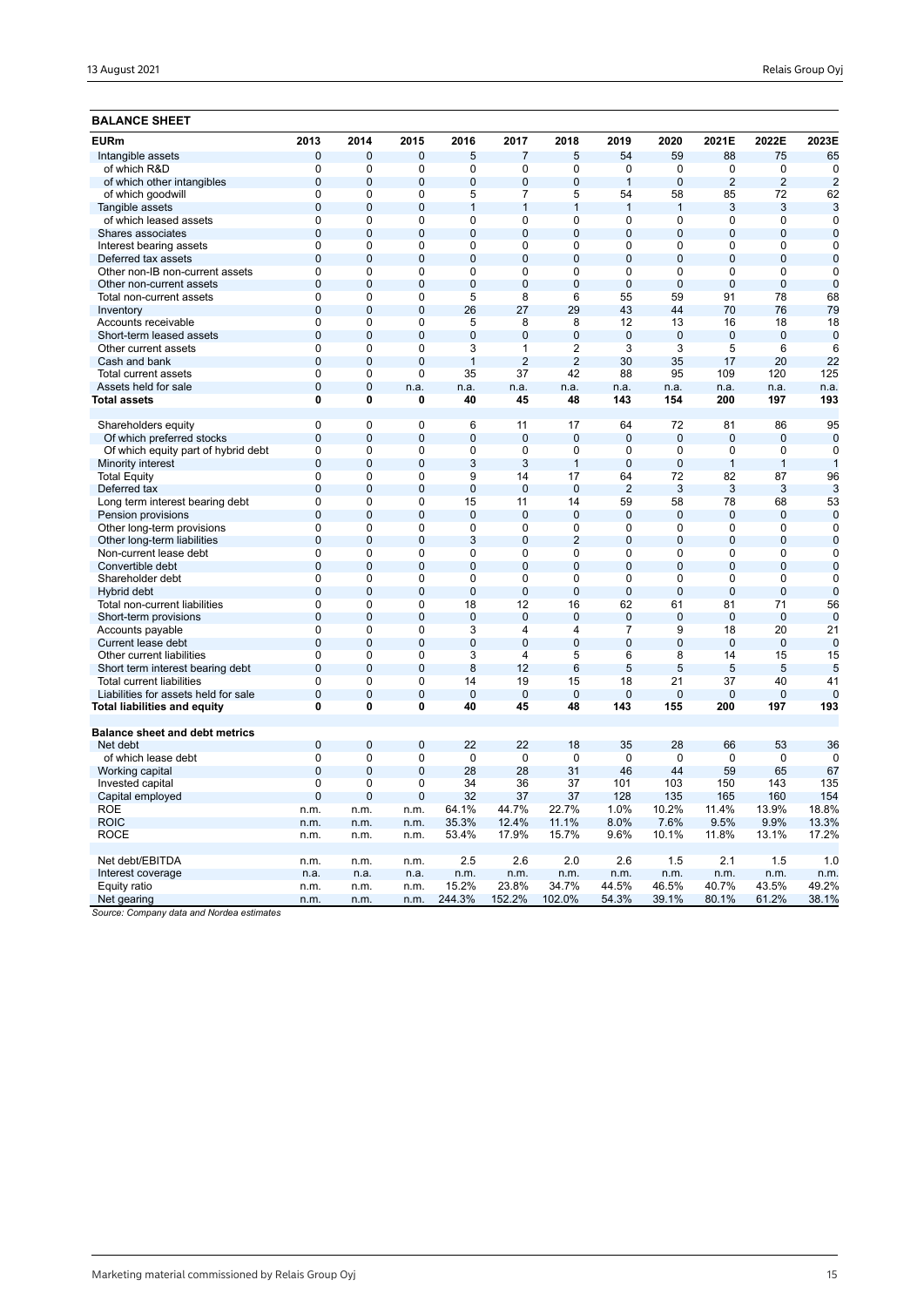## **CASH FLOW STATEMENT**

| <b>EURm</b>                         | 2013           | 2014           | 2015         | 2016           | 2017           | 2018            | 2019           | 2020           | 2021E          | 2022E        | 2023E          |
|-------------------------------------|----------------|----------------|--------------|----------------|----------------|-----------------|----------------|----------------|----------------|--------------|----------------|
| <b>EBITDA (adj) for associates</b>  | 0              | 0              | 0            | 9              | 8              | 9               | 13             | 19             | 32             | 36           | 38             |
| Paid taxes                          | $\Omega$       | 0              | $\Omega$     | 0              | $\Omega$       | $-2$            | $-2$           | $-3$           | $-6$           | $-7$         | $-7$           |
| Net financials                      | $\overline{0}$ | $\mathbf{0}$   | $\mathbf{0}$ | $\overline{0}$ | $\mathbf{0}$   | $-1$            | $-6$           | $-1$           | $-3$           | $-2$         | $-2$           |
| Change in provisions                | $\Omega$       | $\Omega$       | $\Omega$     | 0              | 0              | 0               | $\Omega$       | $\Omega$       | 0              | $\Omega$     | 0              |
| Change in other LT non-IB           | $\mathbf{0}$   | $\mathbf{0}$   | $\mathbf{0}$ | 3              | $-3$           | $\overline{2}$  | $-2$           | 0              | $\mathbf{0}$   | $\mathbf{0}$ | $\bf{0}$       |
| Cash flow to/from associates        | $\Omega$       | 0              | 0            | 0              | $\Omega$       | 0               | $\Omega$       | $\Omega$       | $\Omega$       | $\Omega$     | 0              |
| Dividends paid to minorities        | $\overline{0}$ | $\Omega$       | $\Omega$     | $\overline{0}$ | $\mathbf{0}$   | $\mathbf{0}$    | $\overline{0}$ | $\overline{0}$ | $\Omega$       | 0            | $\overline{0}$ |
| Other adj to reconcile to cash flow | $\Omega$       | $\Omega$       | 0            | $-11$          | -6             | $-2$            | 1              | $\Omega$       | $\Omega$       | $\Omega$     | $\Omega$       |
| <b>Funds from operations (FFO)</b>  | $\bf{0}$       | 0              | 0            | 0              | $\mathbf 0$    | $6\phantom{1}6$ | 5              | 15             | 23             | 27           | 29             |
| Change in NWC                       | $\Omega$       | 0              | 0            | 0              | $\mathbf 0$    | $-2$            | $-3$           | 1              | $-15$          | -5           | $-3$           |
| Cash flow from operations (CFO)     | $\bf{0}$       | $\bf{0}$       | 0            | 0              | $\mathbf 0$    | 3               | $\overline{2}$ | 16             | 8              | 21           | 26             |
| Capital expenditure                 | $\Omega$       | 0              | $\Omega$     | 0              | $\Omega$       | $\Omega$        | $\Omega$       | $\Omega$       | $-2$           | $-2$         | $-2$           |
| Free cash flow before A&D           | $\bf{0}$       | 0              | 0            | 0              | $\mathbf 0$    | 3               | 1              | 16             | $\overline{7}$ | 20           | 25             |
| Proceeds from sale of assets        | $\Omega$       | $\Omega$       | $\Omega$     | 0              | $\Omega$       | 0               | 1              | 1              | $\Omega$       | $\Omega$     | $\mathbf 0$    |
| Acquisitions                        | $\Omega$       | $\Omega$       | 0            | 0              | $\mathbf{0}$   | $-1$            | $-65$          | $-9$           | $-45$          | $\mathbf{0}$ | $\overline{0}$ |
| Free cash flow                      | $\Omega$       | 0              | $\Omega$     | 0              | $\Omega$       | 2               | $-63$          | 8              | $-38$          | 20           | 25             |
| Free cash flow bef A&D, lease adj   | $\Omega$       | $\Omega$       | $\mathbf{0}$ | 0              | $\overline{0}$ | 3               | $\overline{1}$ | 16             | $\overline{7}$ | 20           | 25             |
|                                     |                |                |              |                |                |                 |                |                |                |              |                |
| Dividends paid                      | $\mathbf{0}$   | $\mathbf{0}$   | 0            | 0              | $\overline{0}$ | $\overline{0}$  | $\overline{0}$ | $-2$           | $-5$           | $-7$         | $-8$           |
| Equity issues / buybacks            | $\mathbf 0$    | 0              | $\Omega$     | 0              | $\Omega$       | 0               | 44             | $\Omega$       | 1              | $\Omega$     | $\Omega$       |
| Net change in debt                  | $\overline{0}$ | $\Omega$       | $\Omega$     | 0              | $\mathbf{0}$   | $\overline{0}$  | 42             | $-1$           | 20             | $-10$        | $-15$          |
| Other financing adjustments         | $\Omega$       | 0              | $\Omega$     | 0              | $\Omega$       | 0               | $\Omega$       | 0              | $\Omega$       | $\Omega$     | $\Omega$       |
| Other non-cash adjustments          | $\overline{0}$ | $\overline{0}$ | $\mathbf{0}$ | $\mathbf{1}$   | $\overline{1}$ | $-2$            | $\overline{4}$ | $\overline{0}$ | 5              | 0            | $\mathbf 0$    |
| Change in cash                      | $\mathbf 0$    | $\Omega$       | 0            | 1              | 1              | 1               | 27             | 5              | $-17$          | 3            | $\overline{2}$ |
|                                     |                |                |              |                |                |                 |                |                |                |              |                |
| <b>Cash flow metrics</b>            |                |                |              |                |                |                 |                |                |                |              |                |
| Capex/D&A                           | n.m.           | n.m.           | n.m.         | 0.0%           | 0.0%           | 6.9%            | 7.3%           | 0.0%           | 10.4%          | 10.5%        | 14.0%          |
| Capex/Sales                         | 0.0%           | 0.0%           | 0.0%         | 0.0%           | 0.0%           | 0.3%            | 0.4%           | 0.0%           | 0.7%           | 0.6%         | 0.6%           |
|                                     |                |                |              |                |                |                 |                |                |                |              |                |
| Key information                     |                |                |              |                |                |                 |                |                |                |              |                |
| Share price year end (/current)     | n.a.           | n.a.           | n.a.         | n.a.           | n.a.           | n.a.            | 8              | 15             | 25             | 25           | 25             |
| Market cap.                         | n.a.           | n.a.           | n.a.         | n.a.           | n.a.           | n.a.            | 101            | 263            | 460            | 460          | 460            |
| Enterprise value                    | n.a.           | n.a.           | n.a.         | n.a.           | n.a.           | n.a.            | 136            | 292            | 526            | 514          | 497            |
| Diluted no. of shares, year-end (m) | 0.0            | 0.0            | 0.0          | 9.1            | 9.1            | 9.1             | 12.3           | 17.9           | 18.8           | 18.8         | 18.8           |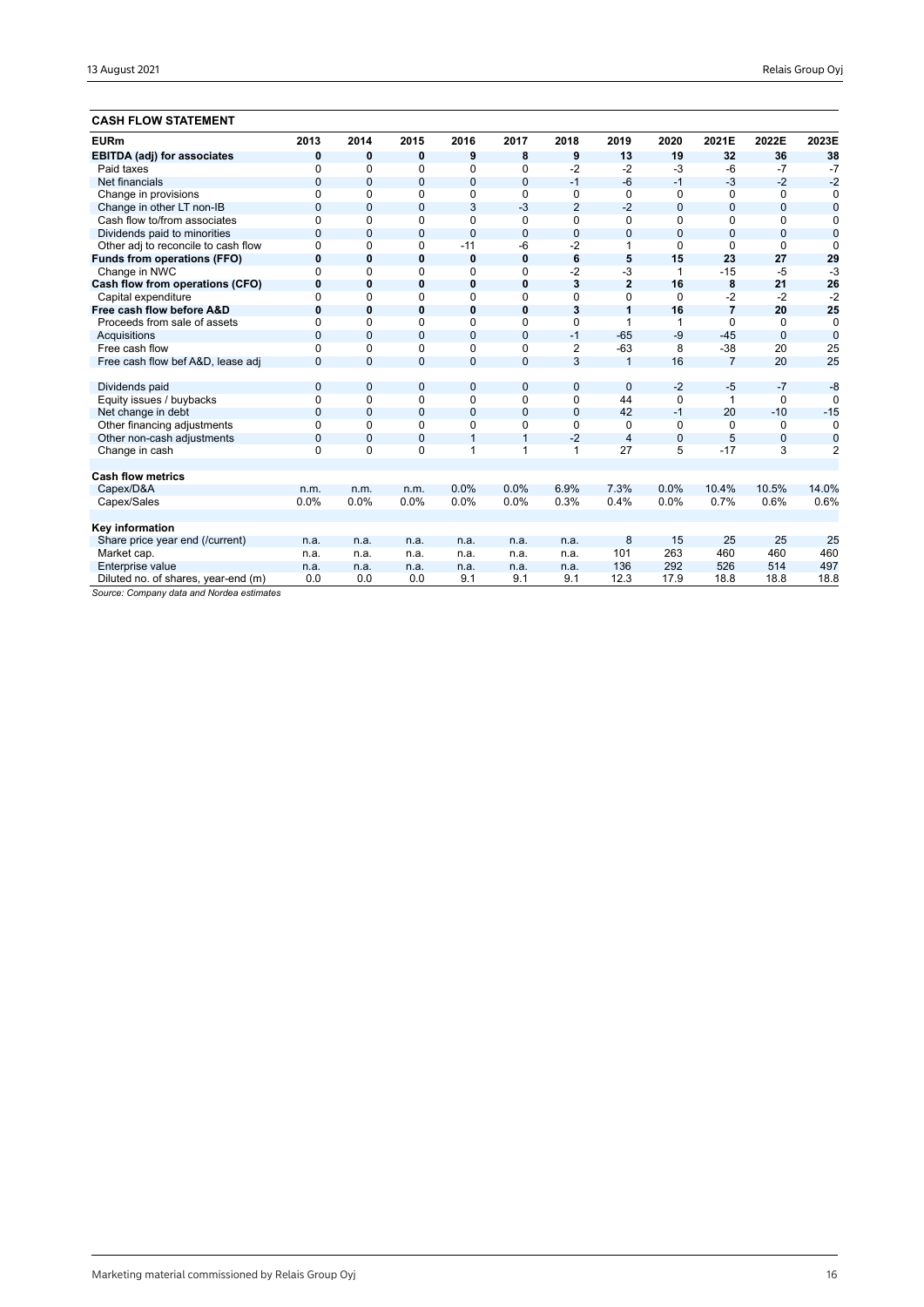## **Disclaimer and legal disclosures**

**Origin of the report**<br>This publication or report originates from: Nordea Bank Abp, including its branches Nordea Danmark, Filial af Nordea Bank Abp, Mordea Bank Abp, filial i Norge and<br>Nordea Bank Abp, filial i Sverige (t

Nordea Bank Abp is supervised by the European Central Bank and the Finnish Financial Supervisory Authority and the branches are supervised by the European Central<br>Bank and the Finnish Financial Supervisory Authority and th

#### **Content of report**

This report has been prepared solely by Nordea Markets or Equity Sales & Research.

Opinions or suggestions from Nordea Markets credit and equity research may deviate from one another or from opinions presented by other departments in Nordea. This may typically be the result of differing time horizons, methodologies, contexts or other factors.

The information provided herein is not intended to constitute and does not constitute investment advice nor is the information intended as an offer or solicitation for the purchase or sale of any financial instrument. The information contained herein has no regard to the specific investment objectives, the financial situation or particular needs of<br>any particular recipient. Relevant and spec

Opinions or ratings are based on one or more methods of valuation, for instance cash flow analysis, use of multiples, behavioural technical analyses of underlying market movements in combination with considerations of the market situation and the time horizon. Key assumptions of forecasts or ratings in research cited or reproduced appear<br>in the research material from the named sources. The subsequent versions of the report, provided that the relevant company/issuer is treated anew in such later versions of the report.

### **Validity of the report**

All opinions and estimates in this report are, regardless of source, given in good faith, and may only be valid as of the stated date of this report and are subject to change without notice.

#### **No individual investment or tax advice**

The report is intended only to provide general and preliminary information to investors and shall not be construed as the basis for any investment decision. This report has<br>been prepared by Nordea Markets or Equity Sales & into account the individual investor's particular financial situation, existing holdings or liabilities, investment knowledge and experience, investment objective and horizon or<br>risk profile and preferences. The investor m The investor bears the risk of losses in connection with an investment.

Before acting on any information in this report, it is recommendable to consult (without being limited to) one's financial, legal, tax, accounting, or regulatory advisor in any relevant jurisdiction.

The information contained in this report does not constitute advice on the tax consequences of making any particular investment decision. Each investor shall make his/her own appraisal of the tax and other financial merits of his/her investment.

#### **Sources**

This report may be based on or contain information, such as opinions, estimates and valuations which emanate from: Nordea Markets' or Equity Sales & Research analysts or representatives, publicly available information, information from other units of Nordea, or other named sources.

To the extent this publication or report is based on or contain information emanating from other sources ("Other Sources") than Nordea Markets or Equity Sales & Research<br>("External Information"), Nordea Markets or Equity S Nordea nor any other person, do guarantee the accuracy, adequacy or completeness of the External Information.

### **Limitation of liability**

Nordea or other associated and affiliated companies assume no liability as regards to any investment, divestment or retention decision taken by the investor on the basis of<br>this report. In no event will Nordea or other ass whether being considered as foreseeable or not) resulting from the information in this report.

#### **Risk information**

The risk of investing in certain financial instruments, including those mentioned in this report, is generally high, as their market value is exposed to a lot of different factors<br>such as the operational and financial cond exchange rates, shifts in market sentiments etc. Where an investment or security is denominated in a different currency to the investor's currency of reference, changes in<br>rates of exchange may have an adverse effect on th Estimates of future performance are based on assumptions that may not be realized. When investing in individual shares, the investor may lose all or part of the investments.

#### **Conflicts of interest**

Readers of this document should note that Nordea Markets or Equity Sales & Research has received remuneration from the company mentioned in this document for the<br>production of the report. The remuneration is not dependent

Nordea, affiliates or staff in Nordea, may perform services for, solicit business from, hold long or short positions in, or otherwise be interested in the investments (including derivatives) of any company mentioned in the report.

To limit possible conflicts of interest and counter the abuse of inside knowledge, the analysts of Nordea Markets and Equity Sales & Research are subject to internal rules on sound ethical conduct, the management of inside information, handling of unpublished research material, contact with other units of Nordea and personal account dealing.<br>The internal rules have been prepared in accordance w individual analyst remuneration. Nordea and the branches are members of national stockbrokers' associations in each of the countries in which Nordea has head offices.<br>Internal rules have been developed in accordance with r Conflict of Interest Policy, which may be viewed at www.nordea.com/mifid.

### **Distribution restrictions**

The securities referred to in this report may not be eligible for sale in some jurisdictions. This report is not intended for, and must not be distributed to private customers in the UK or the US or to customers in any other jurisdiction where restrictions may apply.

This publication or report may be distributed in the UK to institutional investors by Nordea Bank Abp London Branch of 6th Floor, 5 Aldermanbury Square, London, EC2V 7AZ, which is under supervision of the European Central Bank, Finanssivalvonta (Financial Supervisory Authority) in Finland and subject to limited regulation by the Financial<br>Conduct Authority and Prudential Regulation Aut Regulation Authority are available from us on request.

Nordea Bank Abp ("Nordea") research is not "globally branded" research. Nordea research reports are intended for distribution in the United States solely to "major U.S. institutional investors," as defined in Rule 15a-6 under the Securities Exchange Act of 1934. Any transactions in securities discussed within the research reports will be<br>chaperoned by Nordea Securities LLC ("Nordea Securi research content determinations without any input from Nordea Securities.

The research analyst(s) named on this report are not registered/qualified as research analysts with FINRA. Such research analyst(s) are also not registered with Nordea<br>Securities and therefore may not be subject to FINRA R trading securities held by a research analyst account.

This report may not be mechanically duplicated, photocopied or otherwise reproduced, in full or in part, under applicable copyright laws.